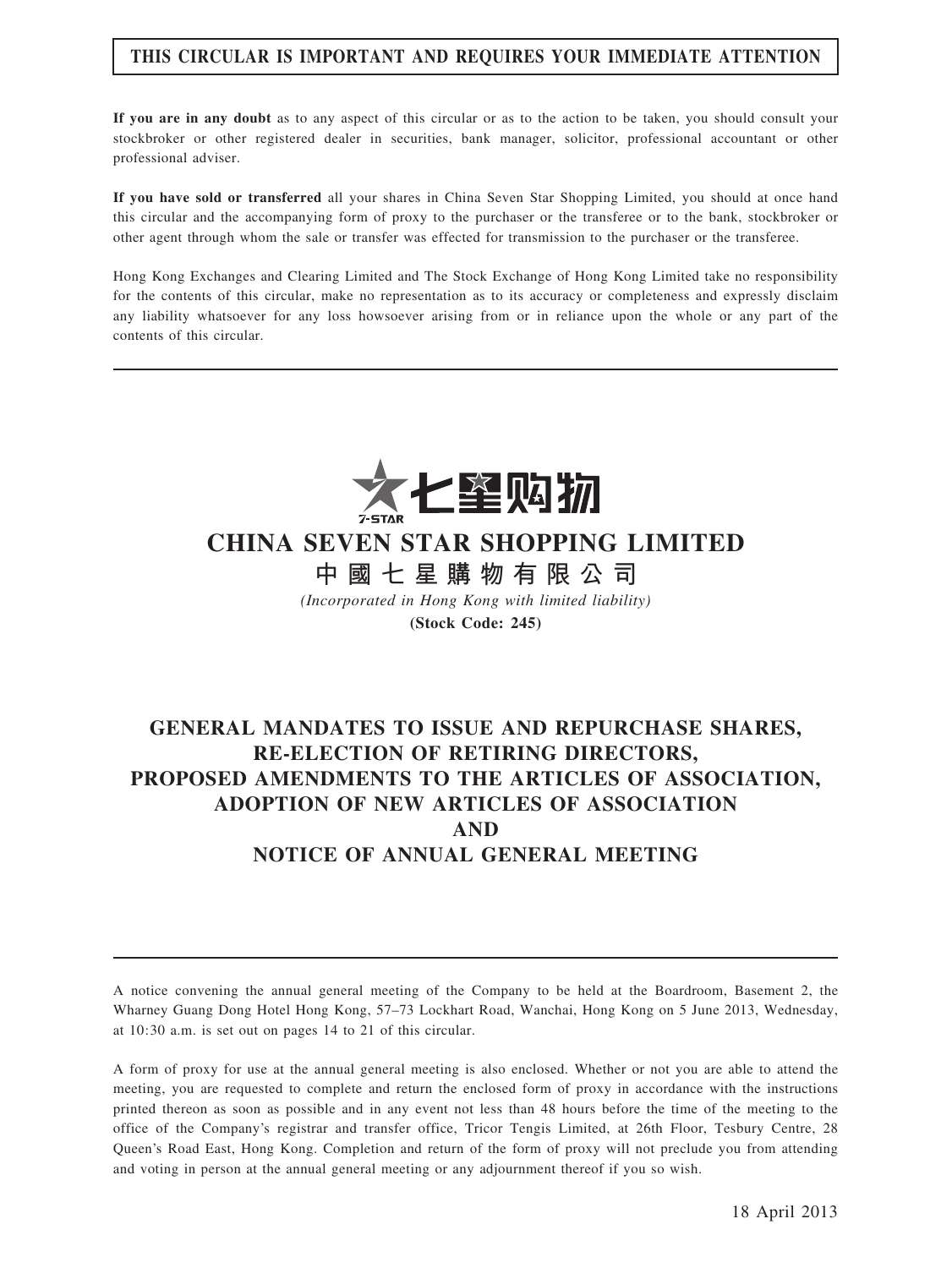# **CONTENTS**

# Page

|                                                                  | $\overline{1}$ |
|------------------------------------------------------------------|----------------|
| <b>Letter from the Board</b>                                     |                |
|                                                                  | 3              |
|                                                                  | $\overline{4}$ |
|                                                                  | $\overline{4}$ |
|                                                                  | 5              |
|                                                                  | 5              |
| Proposed amendments to the Articles and adoption of New Articles | 5              |
|                                                                  | 6              |
|                                                                  | 6              |
| Recommendations and Documents for Inspection                     | $\overline{7}$ |
| Appendix I — Explanatory Statement on Repurchase Mandate         | 8              |
| Appendix II — Details of the Directors Proposed to be Re-elected | 12             |
|                                                                  | 14             |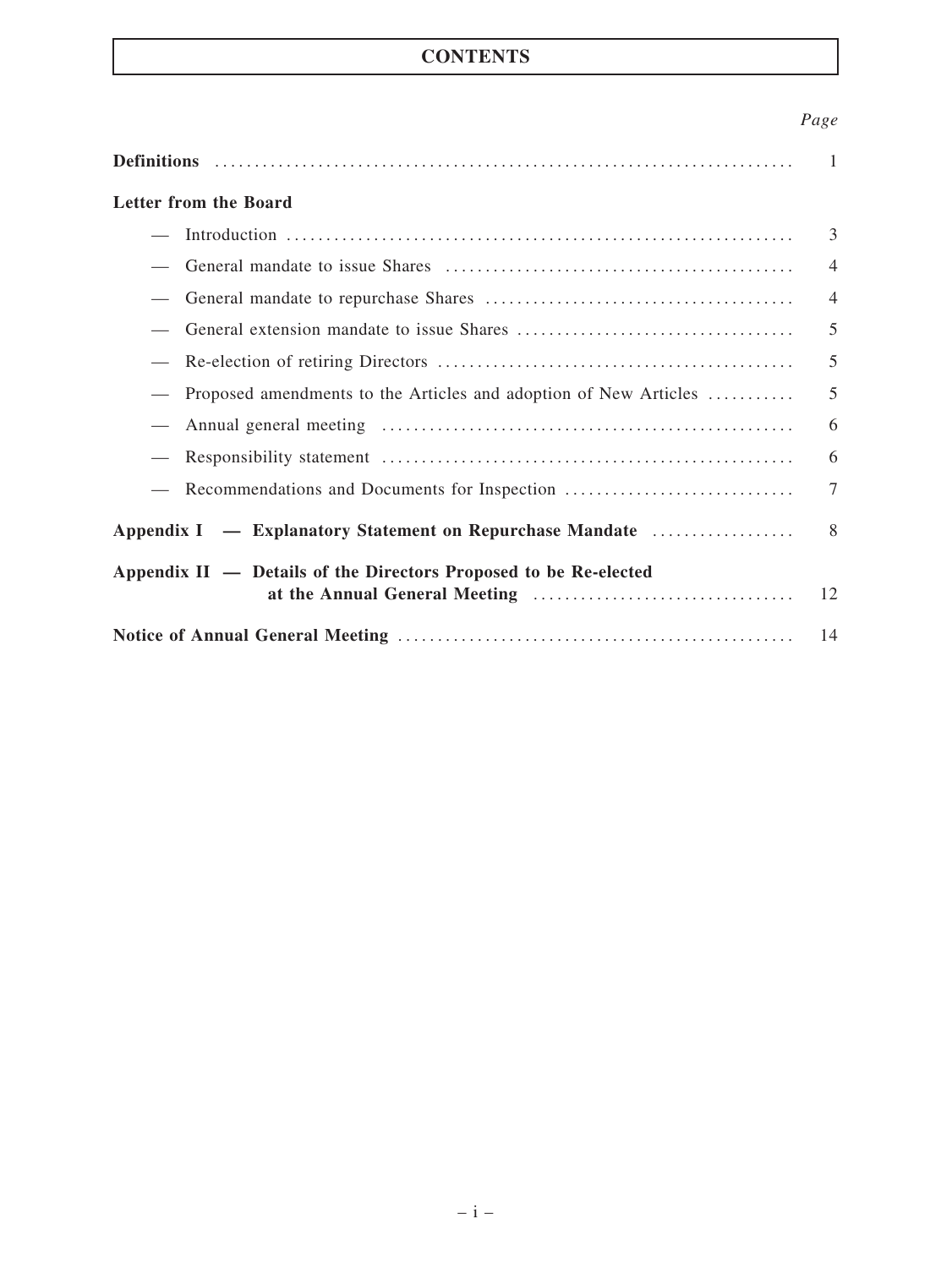In this circular, the following expressions have the following meanings, unless the context requires otherwise:

| "AGM"                     | the annual general meeting of the Company to be held at<br>the Boardroom, Basement 2, the Wharney Guang Dong<br>Hotel Hong Kong, 57-73 Lockhart Road, Wanchai, Hong<br>Kong on 5 June 2013, Wednesday, at 10:30 a.m. to<br>consider and, if appropriate, to approve the resolutions<br>contained in the notice of the meeting which is set out on<br>pages 14 to 21 of this circular, or any adjournment thereof |
|---------------------------|------------------------------------------------------------------------------------------------------------------------------------------------------------------------------------------------------------------------------------------------------------------------------------------------------------------------------------------------------------------------------------------------------------------|
| "Articles"                | the existing articles of association of the Company                                                                                                                                                                                                                                                                                                                                                              |
| "Board"                   | the board of Directors                                                                                                                                                                                                                                                                                                                                                                                           |
| "Company"                 | China Seven Star Shopping Limited (中國七星購物有限公<br>$\overline{\mathbb{F}}$ ) (Stock Code: 245), a company incorporated in Hong<br>Kong with limited liability, the Shares of which are listed<br>on the Main Board of the Stock Exchange                                                                                                                                                                            |
| "Companies Ordinance"     | the Companies Ordinance (Chapter 32 of the Laws of Hong<br>Kong)                                                                                                                                                                                                                                                                                                                                                 |
| "Directors"               | directors of the Company                                                                                                                                                                                                                                                                                                                                                                                         |
| "Extension Mandate"       | a general and unconditional mandate to the Directors to the<br>effect that any shares of the Company repurchased under<br>the Repurchase Mandate will be added to the total number<br>of shares of the Company which may be allotted and issued<br>under the Issue Mandate                                                                                                                                       |
| "Hong Kong"               | the Hong Kong Special Administrative Region of the<br>People's Republic of China                                                                                                                                                                                                                                                                                                                                 |
| "Issue Mandate"           | a general and unconditional mandate proposed to be granted<br>to the Directors to exercise all power of the Company to<br>allot, issue or otherwise deal with new Shares up to a<br>maximum of 20% of the aggregate nominal amount of the<br>share capital of the Company in issue as at the date of<br>passing the resolution at the AGM                                                                        |
| "Latest Practicable Date" | 12 April 2013, being the latest practicable date prior to the<br>printing of this circular for the purpose of ascertaining<br>certain information for inclusion in this circular                                                                                                                                                                                                                                 |
| "Listing Rules"           | the Rules Governing the Listing of Securities on the Stock<br>Exchange                                                                                                                                                                                                                                                                                                                                           |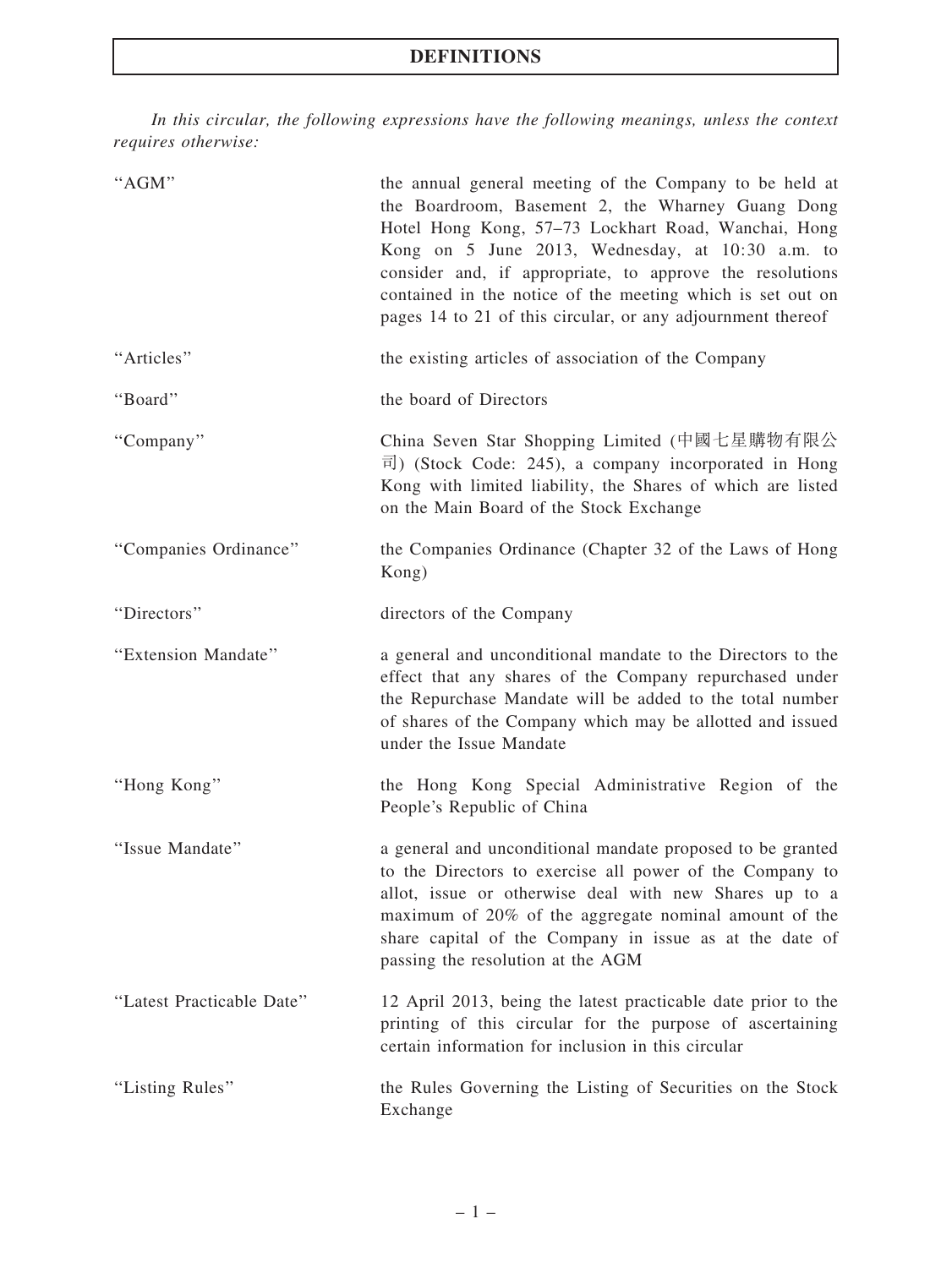# DEFINITIONS

| "New Articles"                | the amended and restated Articles proposed to be adopted<br>by the Company at the AGM                                                                                                                                                                                                                                                                                                                                    |
|-------------------------------|--------------------------------------------------------------------------------------------------------------------------------------------------------------------------------------------------------------------------------------------------------------------------------------------------------------------------------------------------------------------------------------------------------------------------|
| "Repurchase Mandate"          | a general and unconditional mandate to be given to the<br>Directors to exercise the powers of the Company to<br>repurchase at any time until the next annual general<br>meeting of the Company or such earlier period as stated in<br>the Share Repurchase Resolution the Shares up to a<br>maximum of 10% of the fully paid-up issued share capital<br>of the Company at the date of the Share Repurchase<br>Resolution |
| "SFO"                         | the Securities and Futures Ordinance (Chapter 571 of the<br>Laws of Hong Kong)                                                                                                                                                                                                                                                                                                                                           |
| "Share $(s)$ "                | ordinary share(s) of HK\$0.01 each in the share capital of<br>the Company                                                                                                                                                                                                                                                                                                                                                |
| "Shareholder(s)"              | holder(s) of the Shares                                                                                                                                                                                                                                                                                                                                                                                                  |
| "Share Repurchase Rules"      | the relevant rules set out in the Listing Rules to regulate the<br>repurchase by companies with primary listing on the Stock<br>Exchange of their own securities on the Stock Exchange                                                                                                                                                                                                                                   |
| "Share Repurchase Resolution" | the ordinary resolution referred to in number 5 of the notice<br>of the AGM                                                                                                                                                                                                                                                                                                                                              |
| "Stock Exchange"              | The Stock Exchange of Hong Kong Limited                                                                                                                                                                                                                                                                                                                                                                                  |
| "Takeovers Code"              | the Hong Kong Code on Takeovers and Mergers                                                                                                                                                                                                                                                                                                                                                                              |
| "HK\$"                        | Hong Kong dollars, the lawful currency of Hong Kong                                                                                                                                                                                                                                                                                                                                                                      |
| $\cdot \cdot \phi_0$ "        | per cent.                                                                                                                                                                                                                                                                                                                                                                                                                |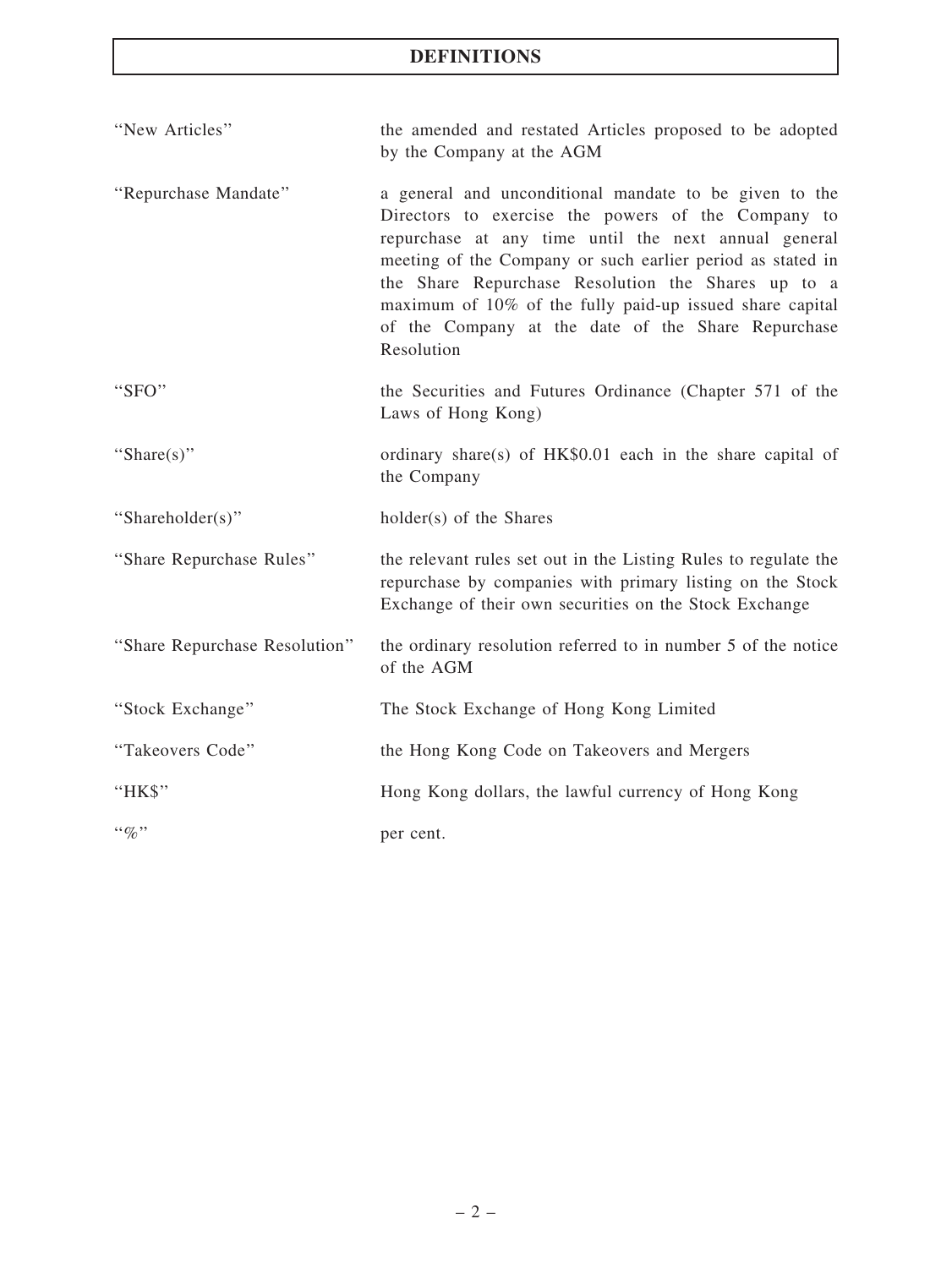

CHINA SEVEN STAR SHOPPING LIMITED

中 國 七 星 購 物 有 限 公 司

(Incorporated in Hong Kong with limited liability) (Stock Code: 245)

Executive Directors: Ni Xinguang (Chairman) Wang Zhiming (Managing Director)

Independent non-executive Directors: Ling Yu Zhang Wong Chak Keung Lu Wei

Registered and principal office: Unit A02, 11/F Bank of East Asia Harbour View Centre 56 Gloucester Road Wanchai Hong Kong

18 April 2013

To the Shareholders

Dear Sir or Madam,

# GENERAL MANDATES TO ISSUE AND REPURCHASE SHARES, RE-ELECTION OF RETIRING DIRECTORS, PROPOSED AMENDMENTS TO THE ARTICLES OF ASSOCIATION, ADOPTION OF NEW ARTICLES OF ASSOCIATION AND

### NOTICE OF ANNUAL GENERAL MEETING

#### INTRODUCTION

The purpose of this circular is to provide you with information in respect of the resolutions to be proposed to seek approval of the Shareholders at the AGM in respect of, among other matters, (i) the Issue Mandate; (ii) the Repurchase Mandate; (iii) the Extension Mandate; (iv) the re-election of retiring Directors; (v) the proposed amendments to the Articles and (vi) the adoption of the new Articles. In compliance with the Listing Rules, this circular contains an explanatory statement which provides all the information reasonably necessary to enable the Shareholders to make informed decisions on whether to vote for or against the resolution approving the Repurchase Mandate and other relevant information.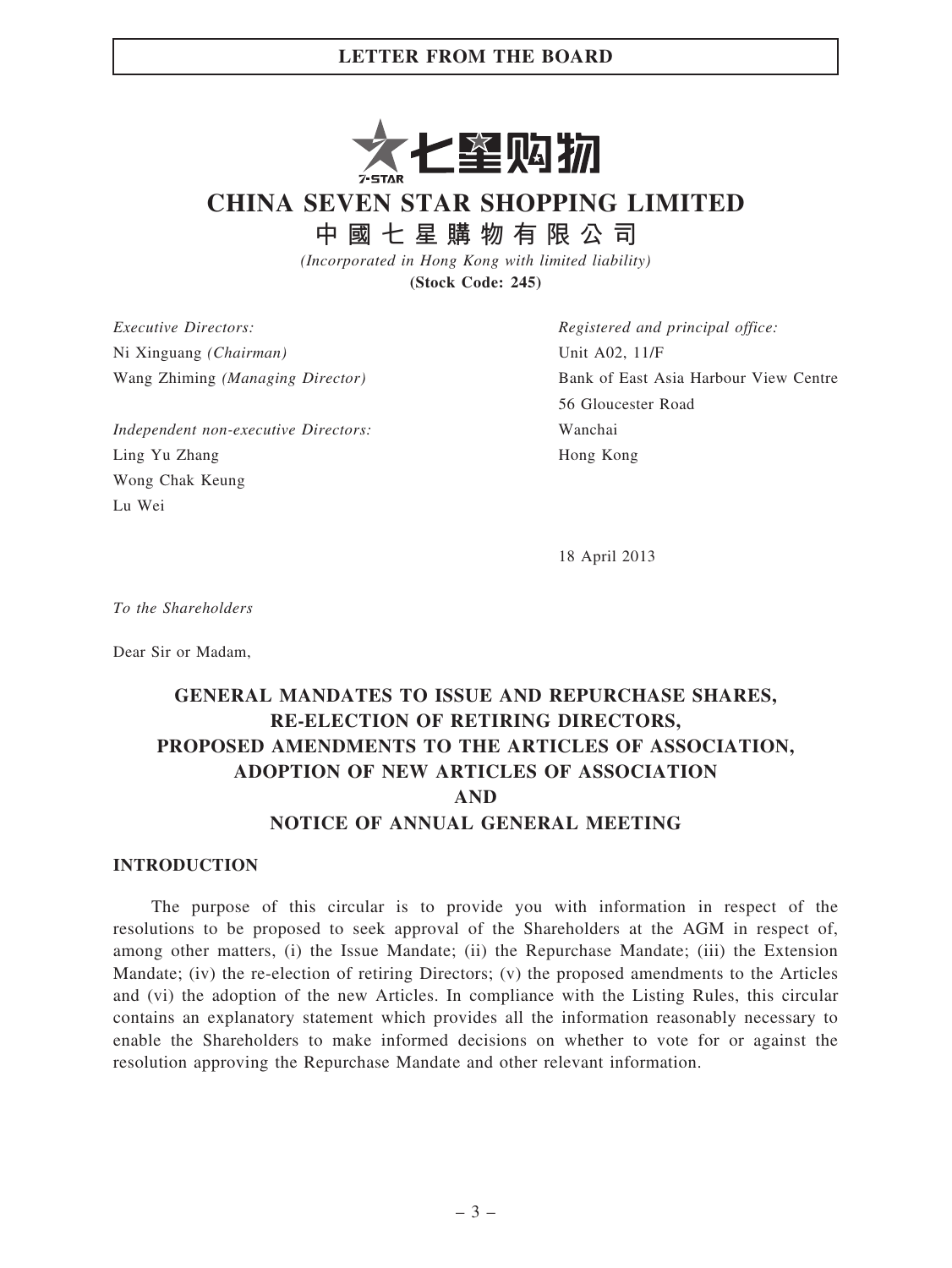#### GENERAL MANDATE TO ISSUE SHARES

At the annual general meeting of the Company held on 8 June 2012, an ordinary resolution was passed by the then Shareholders granting the existing Issue Mandate to the Directors, which is due to expire at the conclusion of the AGM.

An ordinary resolution will be proposed at the AGM to grant to the Directors a fresh Issue Mandate i.e. a general and unconditional mandate to allot, issue and deal with additional Shares with an aggregate nominal value not exceeding 20% of the aggregate of the total nominal value of the share capital of the Company in issue at the date of the passing of such resolution.

On the basis of a total of 2,198,331,250 Shares in issue as at the Latest Practicable Date and assuming no further Shares will be issued or repurchased prior to the AGM, the maximum number of Shares which may fall to be issued under this proposed Issue Mandate will be 439,666,250 Shares.

The fresh Issue Mandate will remain in effect until the earliest of (i) the date of the next annual general meeting; (ii) the date by which the next annual general meeting is required to be held by any applicable laws of Hong Kong or the Articles; and (iii) the date upon which such authority is revoked or varied by an ordinary resolution of the Shareholders in a general meeting of the Company.

#### GENERAL MANDATE TO REPURCHASE SHARES

At the annual general meeting of the Company held on 8 June 2012, an ordinary resolution was passed by the then Shareholders granting the existing Repurchase Mandate to the Directors, which is due to expire at the conclusion of the AGM.

An ordinary resolution will be proposed at the AGM to grant to the Directors a fresh Repurchase Mandate i.e. a general and unconditional mandate to repurchase Shares subject to the maximum number of Shares of up to 10% of the aggregate nominal amount of the share capital of the Company in issue at the date of passing of such resolution. The fresh Repurchase Mandate will remain in effect until the earliest of (i) the date of the next annual general meeting; (ii) the date by which the next annual general meeting is required to be held by any applicable laws of Hong Kong or the Articles; and (iii) the date upon which such authority is revoked or varied by an ordinary resolution of the Shareholders in a general meeting of the Company.

Under the Listing Rules, the Company is required to give to the Shareholders an explanatory statement containing all information reasonably necessary to enable them to make an informed decision on whether to vote for or against the resolution to grant to the Directors the Repurchase Mandate. The explanatory statement required by the Listing Rules is set out in the Appendix I to this circular.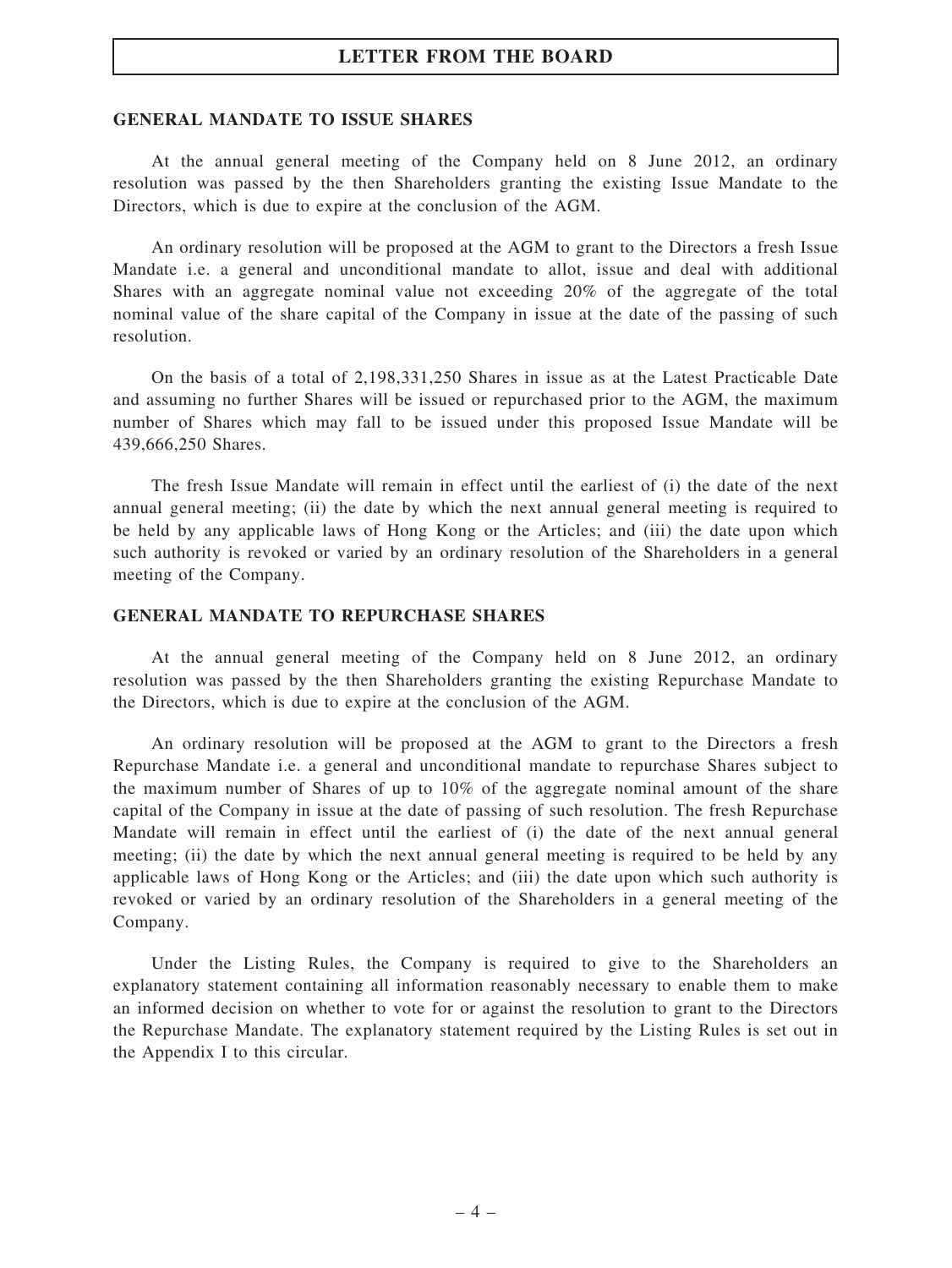#### GENERAL EXTENSION MANDATE TO ISSUE SHARES

An ordinary resolution will be proposed at the AGM to extend the Issue Mandate by the addition to the aggregate nominal value of the share capital of the Company which may be allotted or agreed conditionally or unconditionally to be allotted by the Directors pursuant to such general mandate of an amount representing the aggregate nominal value of the share capital of the Company repurchased by the Company pursuant to the Repurchase Mandate provided that such extended amount shall not exceed 10% of the aggregate of the total nominal value of the issued share capital of the Company on the date of passing the resolution approving the Issue Mandate.

#### RE-ELECTION OF RETIRING DIRECTORS

In relation to the ordinary resolution number 2 set out in the notice of the AGM regarding the re-election of retiring Directors, Mr. Lu Wei and Mr. Wong Chak Keung shall retire as Directors by rotation and, being eligible, offer themselves for re-election at the AGM pursuant to article 116 of the Articles.

Each of Mr. Lu Wei and Mr. Wong Chak Keung, being independent non-executive Directors eligible for re-election at the AGM, has made an annual confirmation of independence pursuant to the independence guidelines set out in Rule 3.13 of the Listing Rules. The Company is of the view that each of Mr. Lu Wei and Mr. Wong Chak Keung is independent in accordance with the independence guidelines. Also, in view of their integrity, extensive knowledge and experience, the Company recommends all of the above independent non-executive Directors to be re-elected.

Details of the abovementioned Directors proposed to be re-elected at the AGM are set out in Appendix II to this circular.

### PROPOSED AMENDMENTS TO THE ARTICLES AND ADOPTION OF NEW ARTICLES

The Stock Exchange has amended the Listing Rules relating to, among other things, the Articles or equivalent constitutional documents of listed issuers. Some of the amendments to the Listing Rules would come into effect on 1 January 2012 and 1 April 2012. Accordingly, the Directors propose to seek the approval of the Shareholders for the amendments to the existing Articles and the adoption of the New Articles, so as to bring the constitution of the Company in line with current amendments made to the Listing Rules.

The major effects of the proposed amendments to the existing Articles are summarised as follows:

1. all resolutions at general meetings of the Company shall be decided by poll other than resolution which relates purely to a procedural or administrative matter as may be permitted under the Listing Rules to be voted on by a show of hands;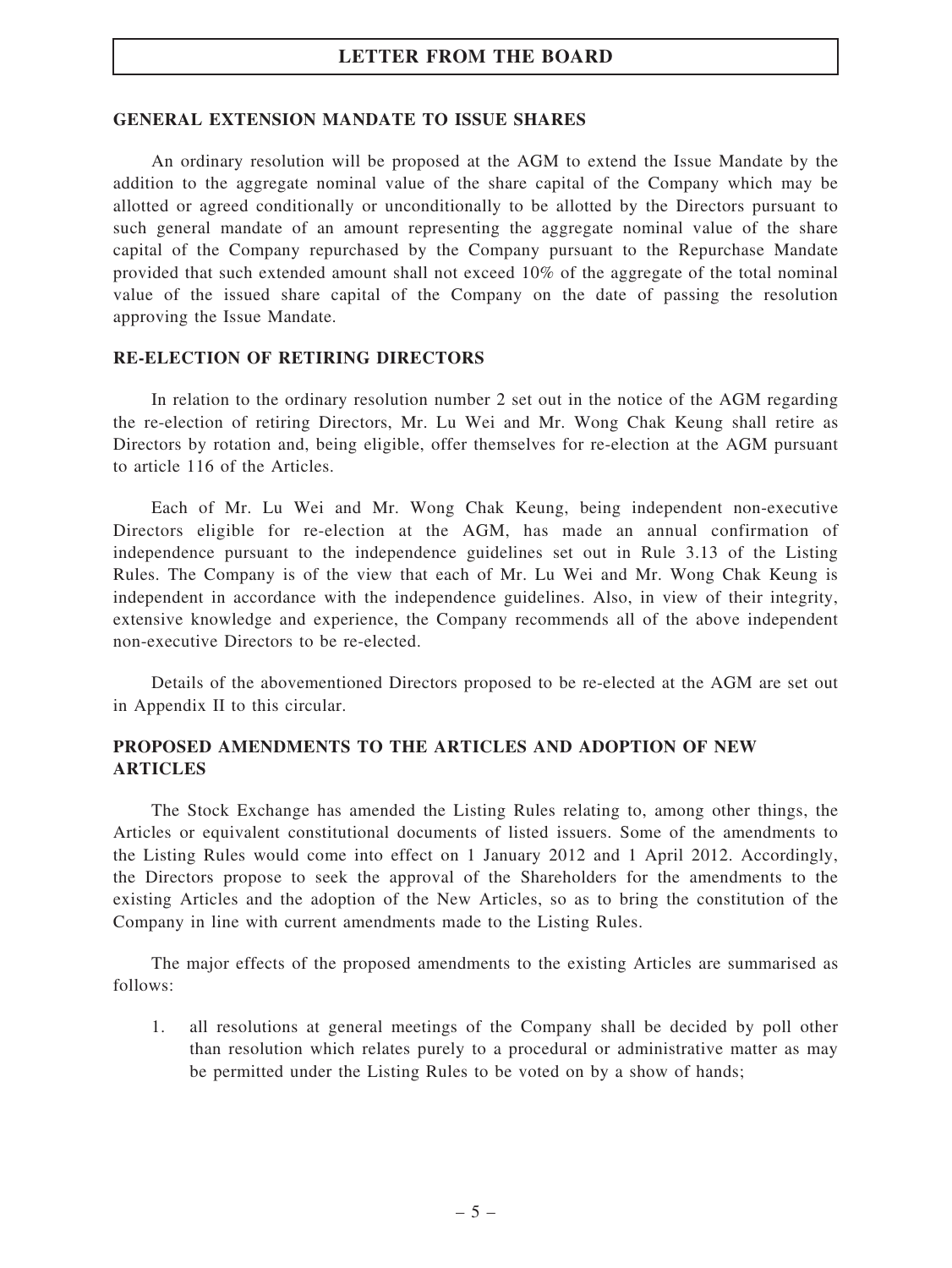- 2. no longer permit a Director to disregard 5% interests or less when considering whether the Director has a material interest which would prevent him from forming part of the quorum or voting at board meeting; and
- 3. to allow notices or documents to be served by the Company to its Shareholders by electronic means.

The Directors propose to seek the approval of the Shareholders by way of a special resolution at the AGM. Details of the amendments to the Articles are set out in the notice of AGM.

The legal adviser to the Company as to Hong Kong laws has confirmed that the proposed amendments comply with the requirements of the Listing Rules and the laws of Hong Kong. The Board confirms that there is nothing unusual about the proposed amendments for a company listed on the Stock Exchange.

Shareholders are advised that the Articles are available only in English and the Chinese translation of the amendments to the Articles provided in the notice of the AGM in Chinese is for reference only. In case of any inconsistency, the English version shall prevail.

### ANNUAL GENERAL MEETING

The notice of the AGM is set out on pages 14 to 21 of this circular. At the AGM, resolutions will be proposed to approve, inter alia, the grant of the Issue Mandate, the Repurchase Mandate and the Extension Mandate to the Directors, the re-election of retiring Directors, the amendments to the Articles and the adoption of the new Articles.

A form of proxy for use at the AGM is enclosed herewith. If you are unable to attend and/or vote at the AGM in person, you are requested to complete the form of proxy and return it to the Company's registrar and transfer office, Tricor Tengis Limited at 26th Floor, Tesbury Centre, 28 Queen's Road East, Hong Kong as soon as possible and in any event not less than 48 hours before the time of the AGM or any adjournment thereof. Completion and return of the form of proxy shall not preclude you from attending and voting in person at the AGM or any adjournment thereof should you so wish.

Pursuant to Rule 13.39(4) of the Listing Rules, any vote of shareholders at a general meeting must be taken by poll. Therefore, all resolutions proposed at the AGM shall be voted by poll. An announcement on the poll vote results will be made by the Company after the AGM in the manner prescribed under Rule 13.39(5) of the Listing Rules.

#### RESPONSIBILITY STATEMENT

This circular includes particulars given in compliance with the Listing Rules for the purpose of giving information with regard to the Company. The Directors collectively and individually accept full responsibility for the accuracy of the information contained in this circular and confirm, having made all reasonable enquiries, that to the best of their knowledge and belief there are no other facts the omission of which would make any statement herein misleading.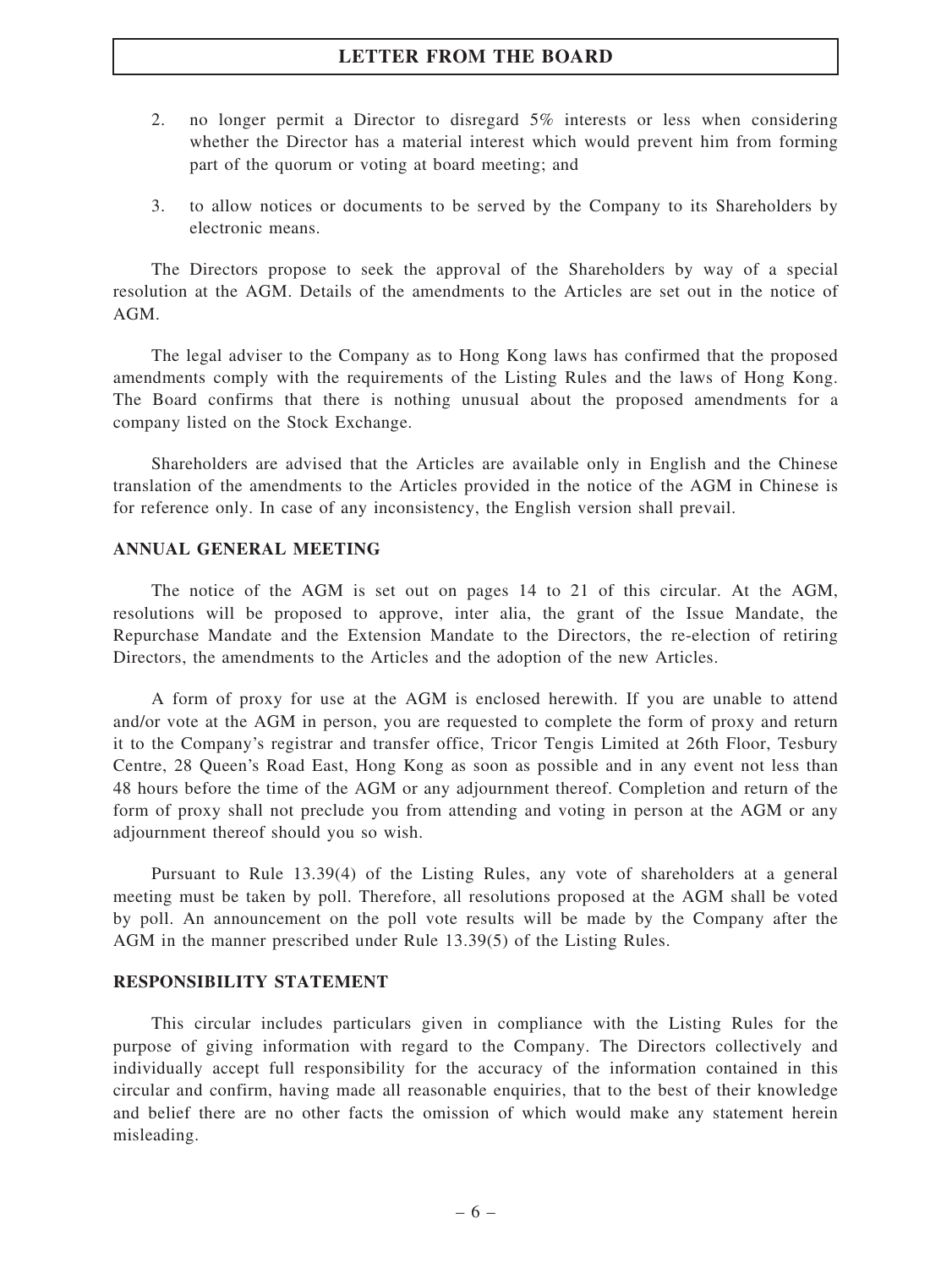### RECOMMENDATIONS AND DOCUMENTS FOR INSPECTION

The Board considers that the resolutions in relation to the Issue Mandate, the Repurchase Mandate, the Extension Mandate, the re-election of retiring Directors, the amendments to the Articles and the adoption of the new Articles to be proposed at the AGM are in the best interests of the Company and the Shareholders as a whole. Accordingly, the Board recommends the Shareholders to vote in favour of such resolutions at the AGM.

Copies of the existing Articles and the proposed New Articles are available for inspection at the registered and principal office of the Company at Unit A02, 11/F, Bank of East Asia Harbour View Centre, 56 Gloucester Road, Wanchai, Hong Kong during normal business hours (from 9:30 a.m. to 5:00 p.m.) on any business day (excluding Saturdays, Sundays and public holidays) from the date of this circular up to the including the date of the AGM.

> Yours faithfully, For and on behalf of the Board China Seven Star Shopping Limited Ni Xinguang Chairman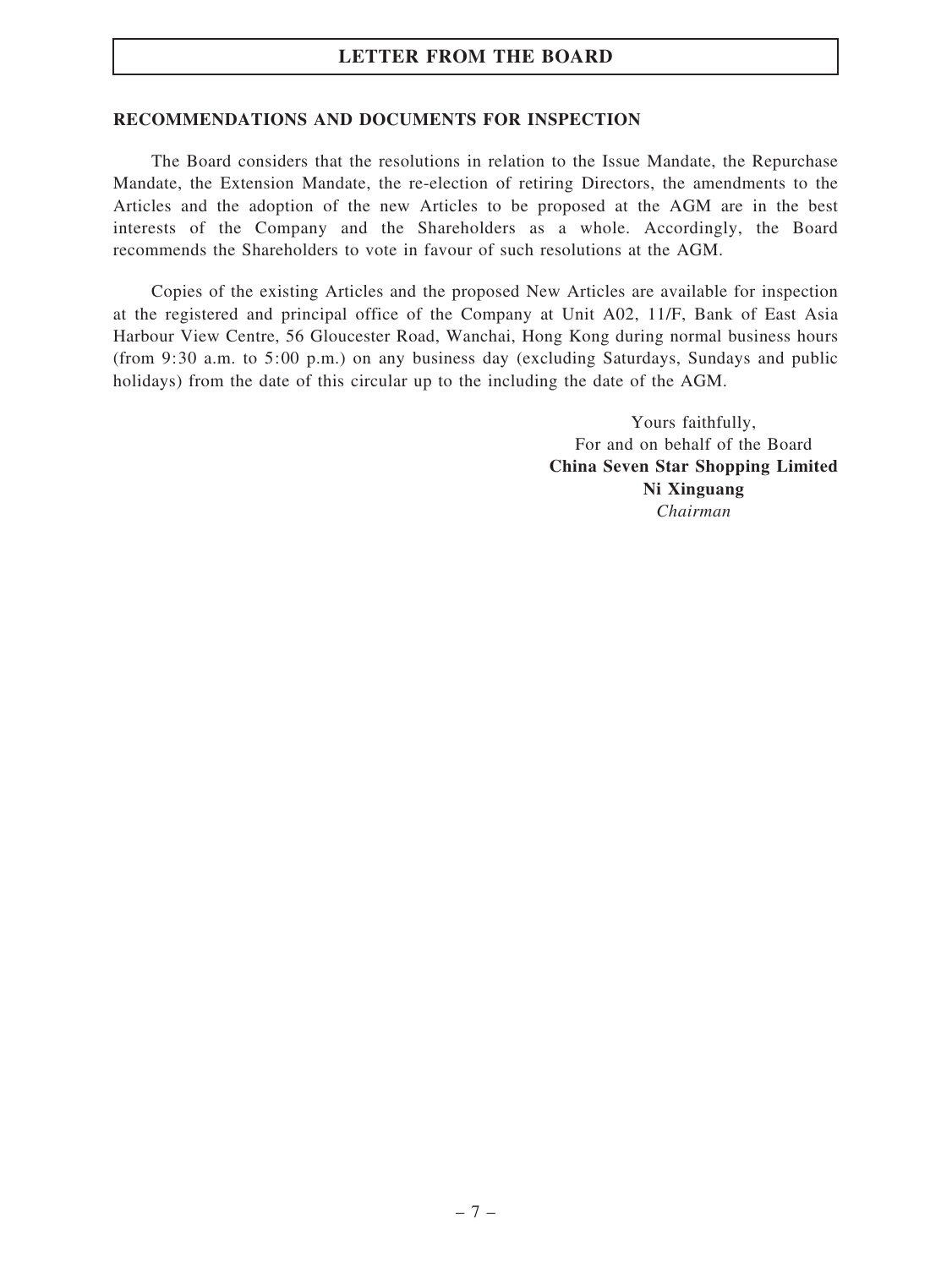The following is the Explanatory Statement required to be sent to Shareholders under the Listing Rules in connection with the proposed Repurchase Mandate and also constitutes the memorandum required under Section 49BA of the Companies Ordinance.

#### (1) Share Repurchase Rules

The Share Repurchase Rules permit companies whose primary listing are on the Stock Exchange to repurchase their fully paid-up shares on the Stock Exchange subject to certain restrictions, the most important of which are summarised below:

#### (a) Source of Funds

Repurchase must be made out of funds which are legally available for the purpose and in accordance with the company's memorandum and articles of association and the applicable laws of Hong Kong.

#### (b) Maximum number of Shares to be repurchased

A maximum of 10% of the issued share capital of the company as at the date of passing of the relevant resolution may be repurchased.

#### (2) Exercise of the Repurchase Mandate

Exercise in full of the Repurchase Mandate, on the basis of 2,198,331,250 Shares in issue as at the Latest Practicable Date and assuming no further Shares are issued or repurchased prior to the AGM, could accordingly result in up to 219,833,125 Shares being repurchased by the Company during the period ending on the earliest of the date of the next annual general meeting, the date by which the next annual general meeting of the Company is required to be held by the Articles or any applicable laws of Hong Kong or the date upon which such authority is revoked or varied by an ordinary resolution of the Shareholders in a general meeting of the Company.

#### (3) Reasons for Repurchase

The Directors believe that the ability to repurchase Shares is in the interests of the Company and its Shareholders. Repurchases may, depending on the circumstances, result in an increase in net assets and/or earnings per share. The Directors are seeking the grant of a general mandate to repurchase Shares to give the Company the flexibility to do so if and when appropriate. The timing and the number(s), the price and other terms upon which the same are repurchased will be decided by the Directors at the relevant time having regard to the circumstances then pertaining.

#### (4) Funding of Repurchase

It is envisaged that the funds required for any repurchase would be derived from the distributable profits of the Company being funds legally available for such repurchase in accordance with the Articles and the Companies Ordinance. The Companies Ordinance provides that the amount of capital repaid in connection with a share repurchase may only be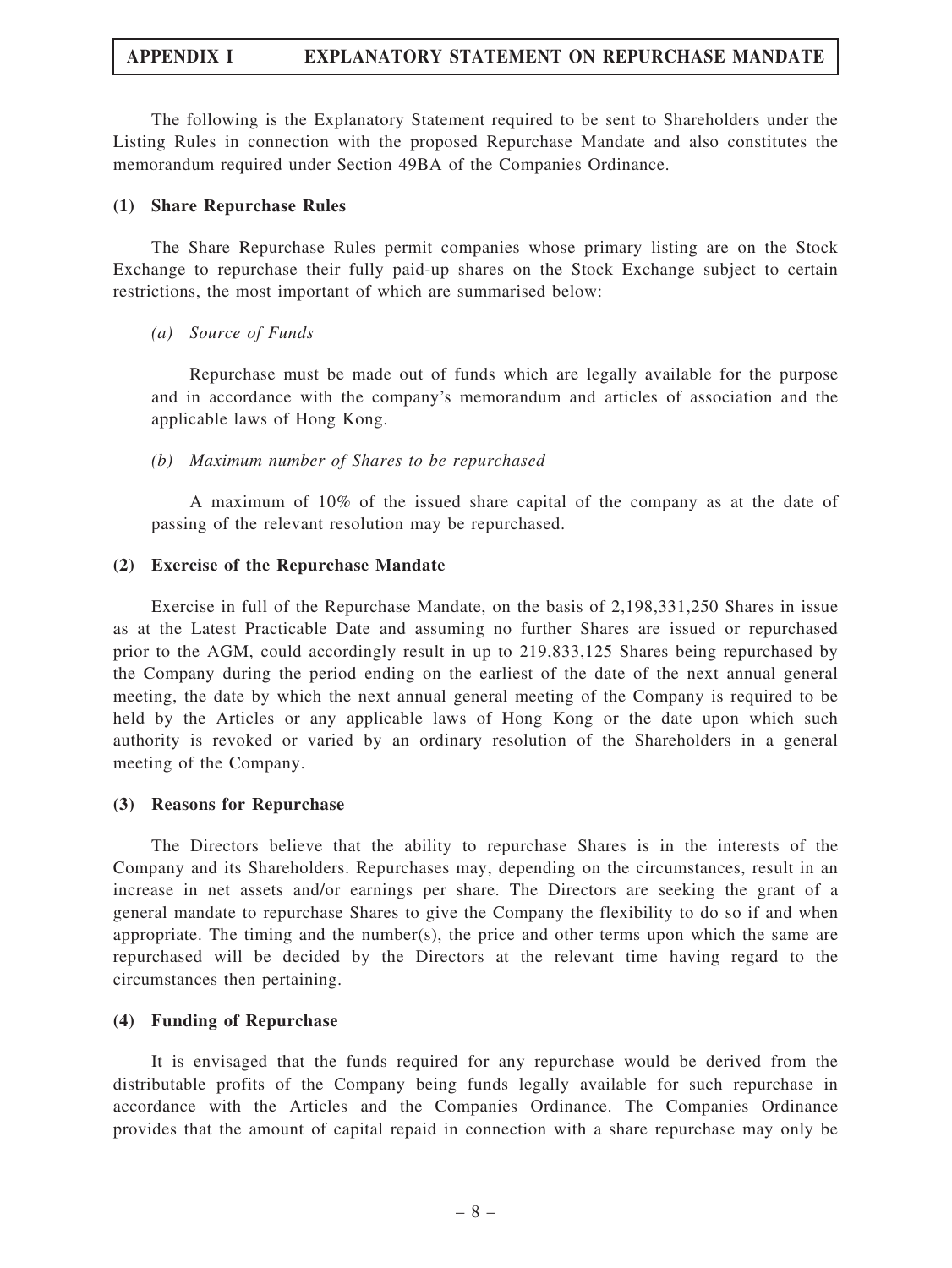paid from the distributable profits of the Company and/or the proceeds of a new issue of Shares made for the purpose of the repurchase to such extent allowable under the Companies Ordinance.

There could be an adverse impact on the working capital or gearing position of the Company (as compared with the position at 31 December 2012 disclosed in its most recent published audited financial statements for the year ended 31 December 2012) in the event that the proposed share repurchases were to be carried out in full at any time during the proposed repurchase period. However, the Directors do not propose to exercise the Repurchase Mandate to such extent as would, in the circumstances, have a material adverse effect on the working capital requirements of the Company or the gearing levels which in the opinion of the Directors are from time to time appropriate for the Company.

#### (5) Share Prices

The highest and lowest prices at which shares of the Company have traded on the Stock Exchange in each of the previous twelve months immediately preceding the Latest Practicable Date are as follows:

|                                           | <b>Highest</b> | Lowest |
|-------------------------------------------|----------------|--------|
|                                           | HK\$           | HK\$   |
|                                           |                |        |
| 2012                                      |                |        |
| April                                     | 0.113          | 0.730  |
| May                                       | 0.091          | 0.064  |
| June                                      | 0.073          | 0.053  |
| July                                      | 0.085          | 0.047  |
| August                                    | 0.106          | 0.051  |
| September                                 | 0.093          | 0.066  |
| October                                   | 0.089          | 0.073  |
| November                                  | 0.089          | 0.072  |
| December                                  | 0.082          | 0.073  |
| 2013                                      |                |        |
|                                           |                |        |
| January                                   | 0.129          | 0.071  |
| February                                  | 0.125          | 0.090  |
| March                                     | 0.097          | 0.071  |
| April (up to and including 12 April 2013) | 0.082          | 0.072  |

### (6) Undertaking

The Directors have undertaken to the Stock Exchange to exercise the power of the Company to make purchases pursuant to the Repurchase Mandate in accordance with the Listing Rules and the Laws of Hong Kong.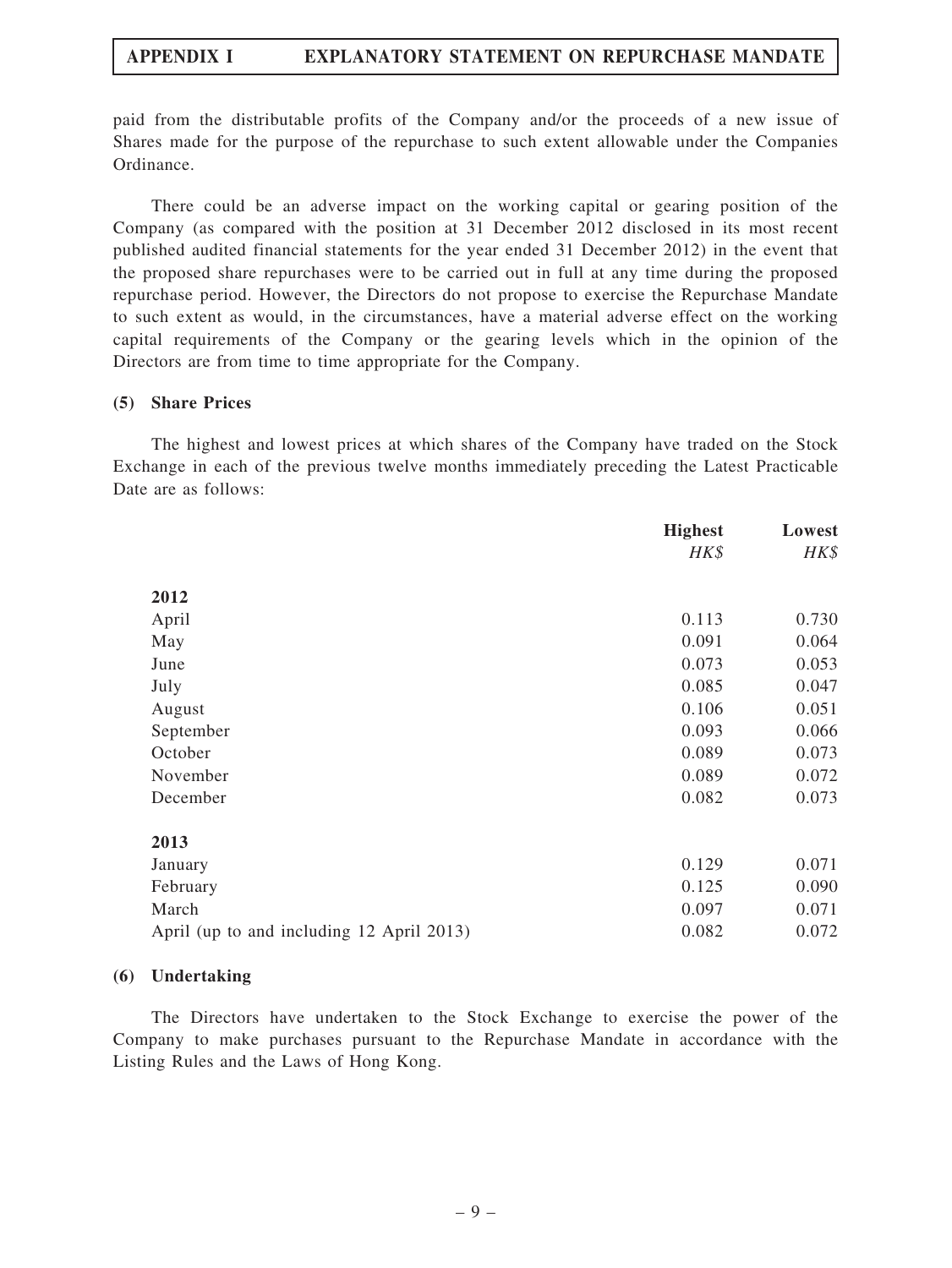None of the Directors nor (to the best of their knowledge having made all reasonable enquiries) any of their associates (as defined in the Listing Rules) have a present intention, in the event that the Repurchase Mandate is approved by the Shareholders, to sell Shares to the Company or its subsidiaries.

No connected persons (as defined in the Listing Rules) have notified the Company that they have a present intention to sell Shares held by them to the Company, or have undertaken not to do so, in the event that the Company is authorised to make repurchases of its Shares.

#### (7) Takeovers Code

If as a result of the repurchase of Shares, a Shareholder's proportionate interest in the voting rights of the Company increases, such increase will be treated as an acquisition for the purposes of Rule 32 of the Takeovers Code. As a result, a Shareholder, or a group of Shareholders acting in concert (within the meaning under the Takeovers Code), depending on the level of increase in the Shareholder's interests, could obtain or consolidate control of the Company and become(s) obliged to make a mandatory offer in accordance with Rule 26 of the Takeovers Code.

As at the Latest Practicable Date, the substantial shareholders of the Company are:

| <b>Name</b>                                | <b>Number</b><br>of shares<br>interested in | Approximate<br>percentage<br>of<br>shareholding | If exercised<br>in full the<br>power to<br>repurchase |
|--------------------------------------------|---------------------------------------------|-------------------------------------------------|-------------------------------------------------------|
| Group First Limited and                    |                                             |                                                 |                                                       |
| its associates (note $(a)$ )               | 623,172,000                                 | 28.35%                                          | 31.50%                                                |
| Hou Chong Yu (note $(b)$ )                 | 254,606,650                                 | 11.58%                                          | 12.87%                                                |
| Best Idea International Limited (note (b)) | 231,497,650                                 | 10.53%                                          | 11.70%                                                |

Notes:

- (a) Group First Limited, currently holds 566,004,000 Shares in the Company, is a private company beneficially owned by Mr. Ni Xinguang, the Chairman and executive director of the Company, as to 60% and Mr. Wang Zhiming, a director of the Company, as to 40%. Accordingly, the shareholding in the Company held by Group First Limited, Mr. Ni Xinguang and Mr. Wang Zhiming are deemed to be associated with each others. Therefore, the personal interest of Mr. Ni Xinguang and Mr. Wang Zhiming of 28,734,000 Shares and 28,434,000 Shares, respectively in the Company has also been included herein.
- (b) Besides personally holding 6,459,000 shares in the Company, Ms. Hou Chong Yu wholly controls two corporations which hold interests in the Company as follows:

| Name of Corporation             | Number of shares<br>held |
|---------------------------------|--------------------------|
| Golden Pioneer Investments Inc. | 16.650.000               |
| Best Idea International Limited | 231,497,650              |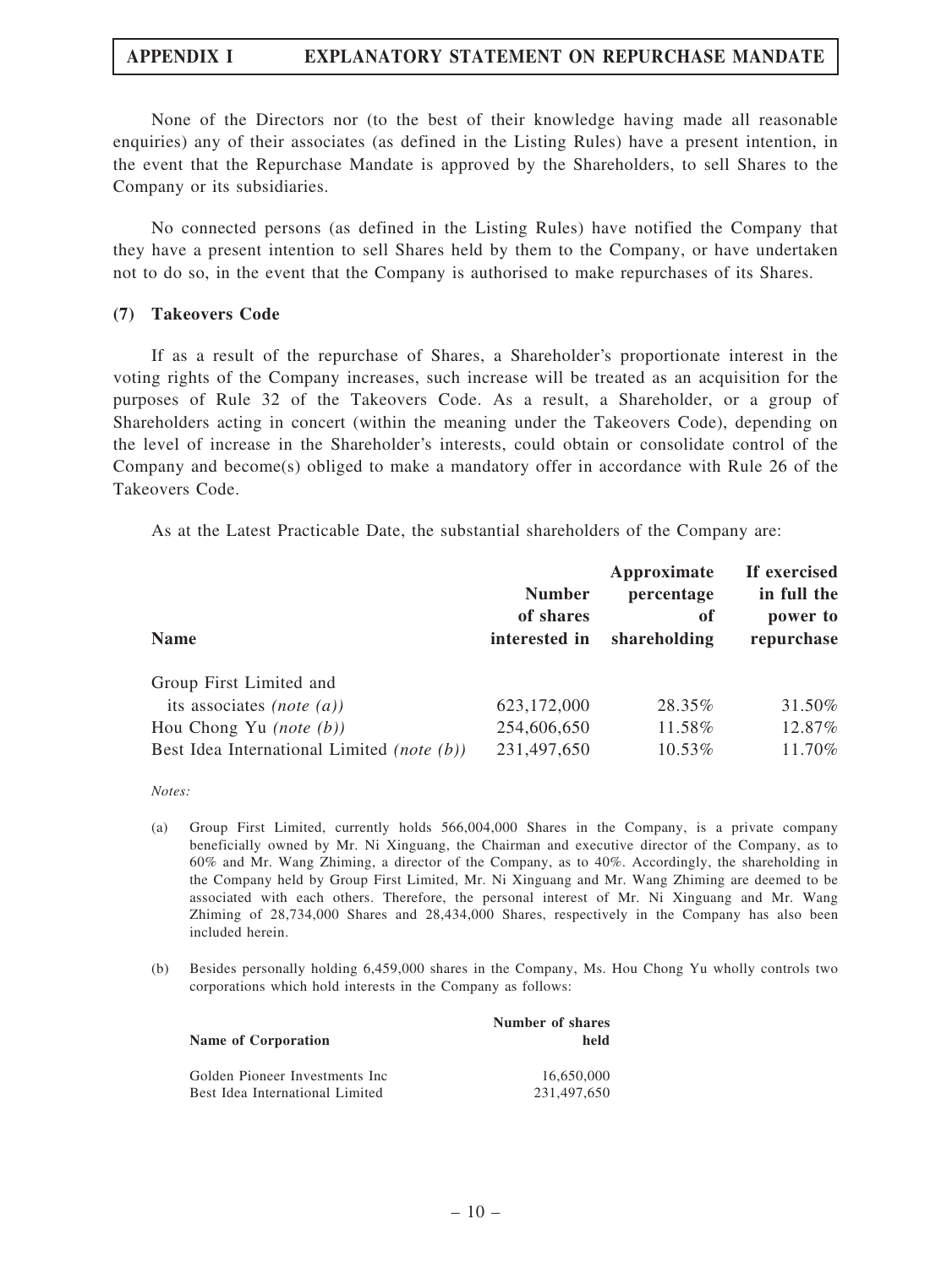Were the Repurchase Mandate to be exercised in full, the total interests of the above substantial shareholders would be increased to approximately the respective percentages shown in the last column above. On this basis, Group First Limited and its associates become obliged to make a mandatory offer in accordance with Rule 26 of the Takeovers Code. Save as aforesaid, the Directors are not aware of any consequences which would arise under the Takeovers Code as a consequence of any repurchases pursuant to the Repurchase Mandate.

The Directors have no present intention to exercise the Repurchase Mandate to such an extent as to result in takeover obligation.

#### (8) Capital

The Company had not purchased any Shares (whether on the Stock Exchange or otherwise) in the six months immediately preceding the Latest Practicable Date.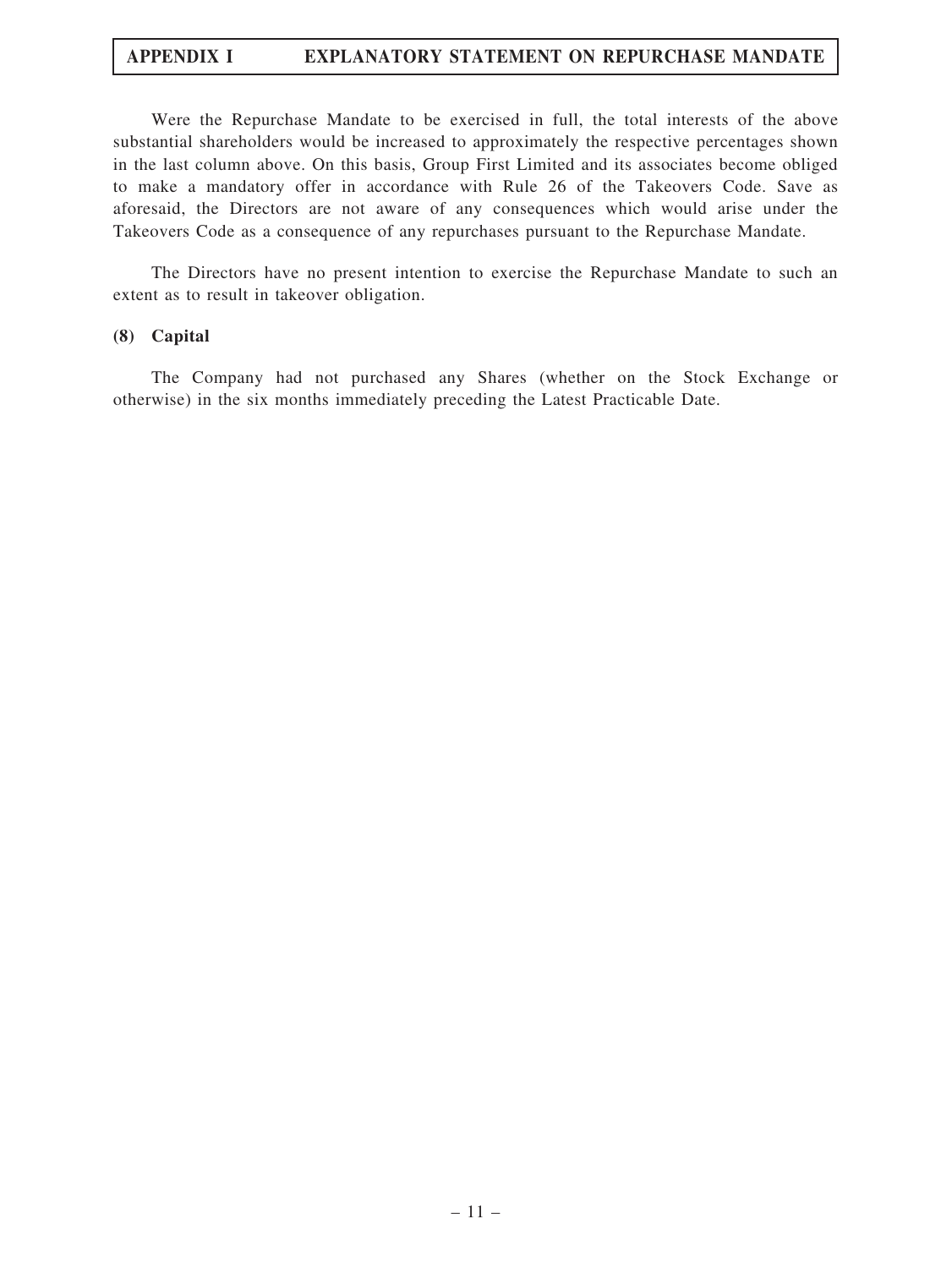### APPENDIX II DETAILS OF THE DIRECTORS PROPOSED TO BE RE-ELECTED AT THE ANNUAL GENERAL MEETING

The followings are the details of Mr. Lu Wei and Mr. Wong Chak Keung, who will retire by rotation, and being eligible, offer themselves for re-election at the AGM pursuant to article 116 of the Articles.

Mr. Lu Wei, aged 49, was appointed as an independent non-executive Director on 15 June 2005. Mr. Lu is also the chairman and member of nomination committee and members of audit committee and remuneration committee of the Company. Mr. Lu is currently a professor and vice dean of the Antai College of Economics & Management of Shanghai Jiao Tong University in the PRC. He graduated from the School of Management in Shanghai Fu Dan University with a Ph.D. degree. Mr. Lu is also an independent non-executive director of Shanghai Lujiazui Finance & Trade Zone Development Co., Ltd., Shanghai Guangdian Electric Group Co., Ltd, Luolai Home Textile Co., Ltd. and China Yongda Automobiles Services Holdings Limited (stock code: 3669), all are companies listed on the Shanghai/Shenzhen/Hong Kong Stock Exchange.

Mr. Lu has not entered into any written service contract with the Company and is not appointed for a specific term but is subject to retirement by rotation and re-election at annual general meeting of the Company in accordance with the Articles. Mr. Lu is entitled to an annual remuneration of HK\$180,000 without any bonus payment. The remuneration of Mr. Lu is not covered by any service contract. The remuneration package of Mr. Lu is determined by reference to his duties, responsibilities as well as the Company's remuneration policy and the market benchmark.

Saved as disclosed above, Mr. Lu is not connected with any directors, senior management, substantial shareholders or controlling shareholders of the Company. Save as disclosed above, Mr. Lu did not hold any positions in the Company or any of its subsidiaries and did not hold any directorships in any other listed companies on the Stock Exchange and any other stock exchange during the three years preceding the date of this Circular. Saved as disclosed above, Mr. Lu was not interested or deemed to be interested in any other shares or underlying shares of the Company pursuant to Part XV of the SFO as at the Latest Practicable Date.

Save as disclosed above, there is no other matters about Mr. Lu which are required to be disclosed pursuant to Rule 13.51(2) of the Listing Rules or need to be brought to the attention of the Shareholders.

Mr. Wong Chak Keung, aged 46, was appointed as an independent non-executive Director on 31 January 2011. Mr. Wong is also the Chairman and member of audit committee and members of remuneration committee and nomination committee of the Company. Mr. Wong holds a bachelor degree in business from The University of Southern Queensland in Australia. Mr. Wong is also a member of the Hong Kong Institute of Certified Public Accountants and CPA Australia respectively. Mr. Wong has been in the accounting profession for over 15 years. Before joining the Company, Mr. Wong has the working experience in international accounting firms, listed and other companies involved in investment, accounting, educational business, manufacturing, corporate finance and mergers and acquisitions. Mr. Wong is an executive director of China Investment Development Limited (stock code: 204) which is listed on the Main Board of The Stock Exchange of Hong Kong Limited (the ''Stock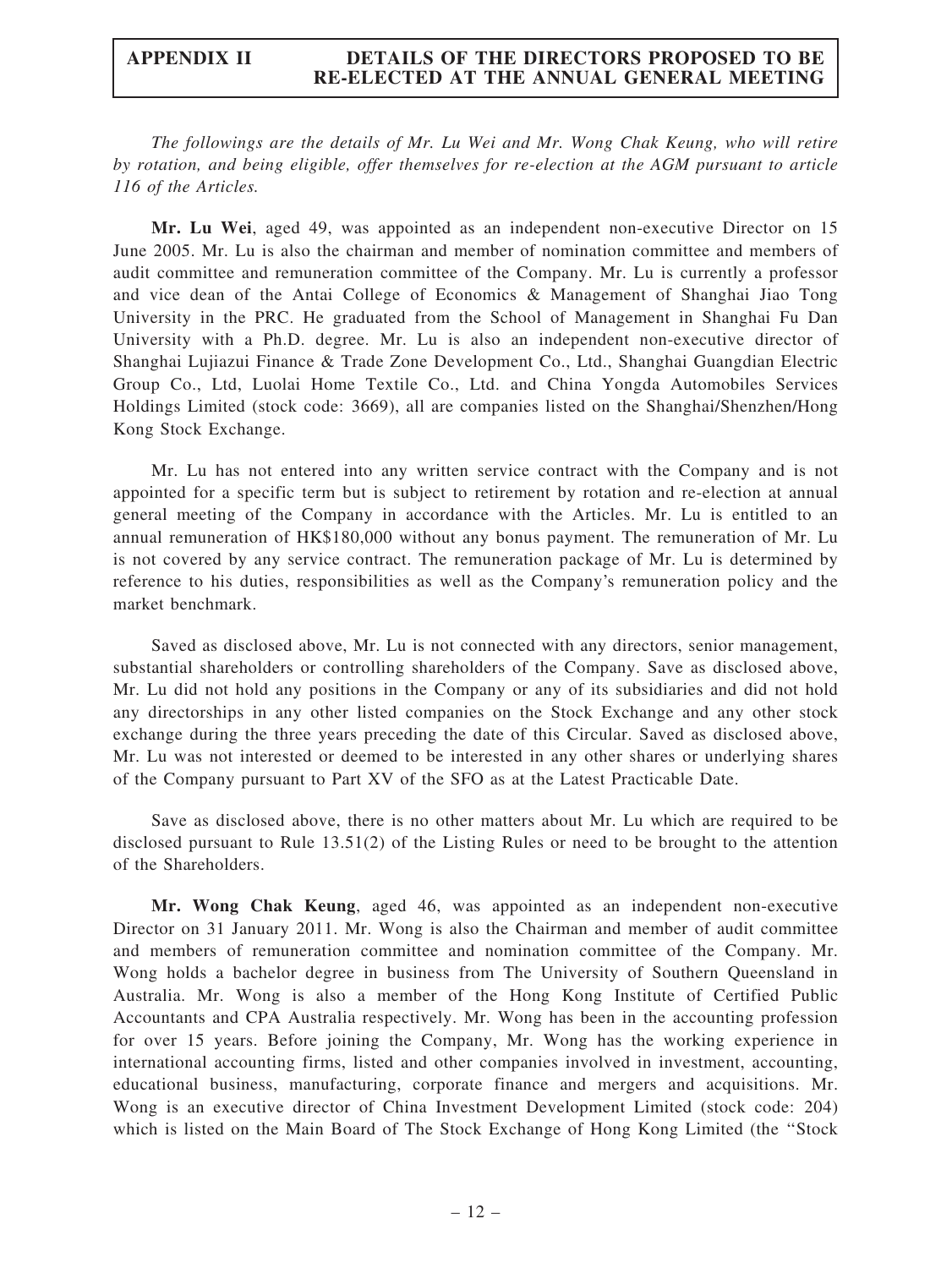### APPENDIX II DETAILS OF THE DIRECTORS PROPOSED TO BE RE-ELECTED AT THE ANNUAL GENERAL MEETING

Exchange''), and an independent non-executive director of Bingo Group Holdings Limited (stock code: 8220) which is listed on the Growth Enterprise Market of the Stock Exchange (the ''GEM'') respectively. Mr. Wong was an executive director of China Innovation Investment Limited (stock code: 1217) during the period from November 2007 to June 2011 and an executive director of China Trends Holdings Limited (stock code: 8171) during the period from February 2008 to June 2011 and the two companies are listed on the Main Board of the Stock Exchange and the GEM respectively.

Mr. Wong has not entered into any written service contract with the Company and is not appointed for a specific term but is subject to retirement by rotation and re-election at annual general meeting of the Company in accordance with the Articles. Mr. Wong is entitled to an annual remuneration of HK\$180,000 without any bonus payment. The remuneration of Mr. Wong is not covered by any service contract. The remuneration package of Mr. Wong is determined by reference to his duties, responsibilities as well as the Company's remuneration policy and the market benchmark.

Save as disclosed above, Mr. Wong is not connected with any directors, senior management, substantial shareholders or controlling shareholders of the Company. Save as disclosed above, Mr. Wong did not hold any positions in the Company or any of its subsidiaries and did not hold any directorships in any other listed companies on the Stock Exchange and any other stock exchange during the three years preceding the date of this Circular. Save as disclosed above, Mr. Wong was not interested or deemed to be interested in any other shares or underlying shares of the Company pursuant to Part XV of the SFO as at the Latest Practicable Date.

Save as disclosed above, there is no other matters about Mr. Wong which are required to be disclosed pursuant to Rule 13.51(2) of the Listing Rules or need to be brought to the attention of the Shareholders.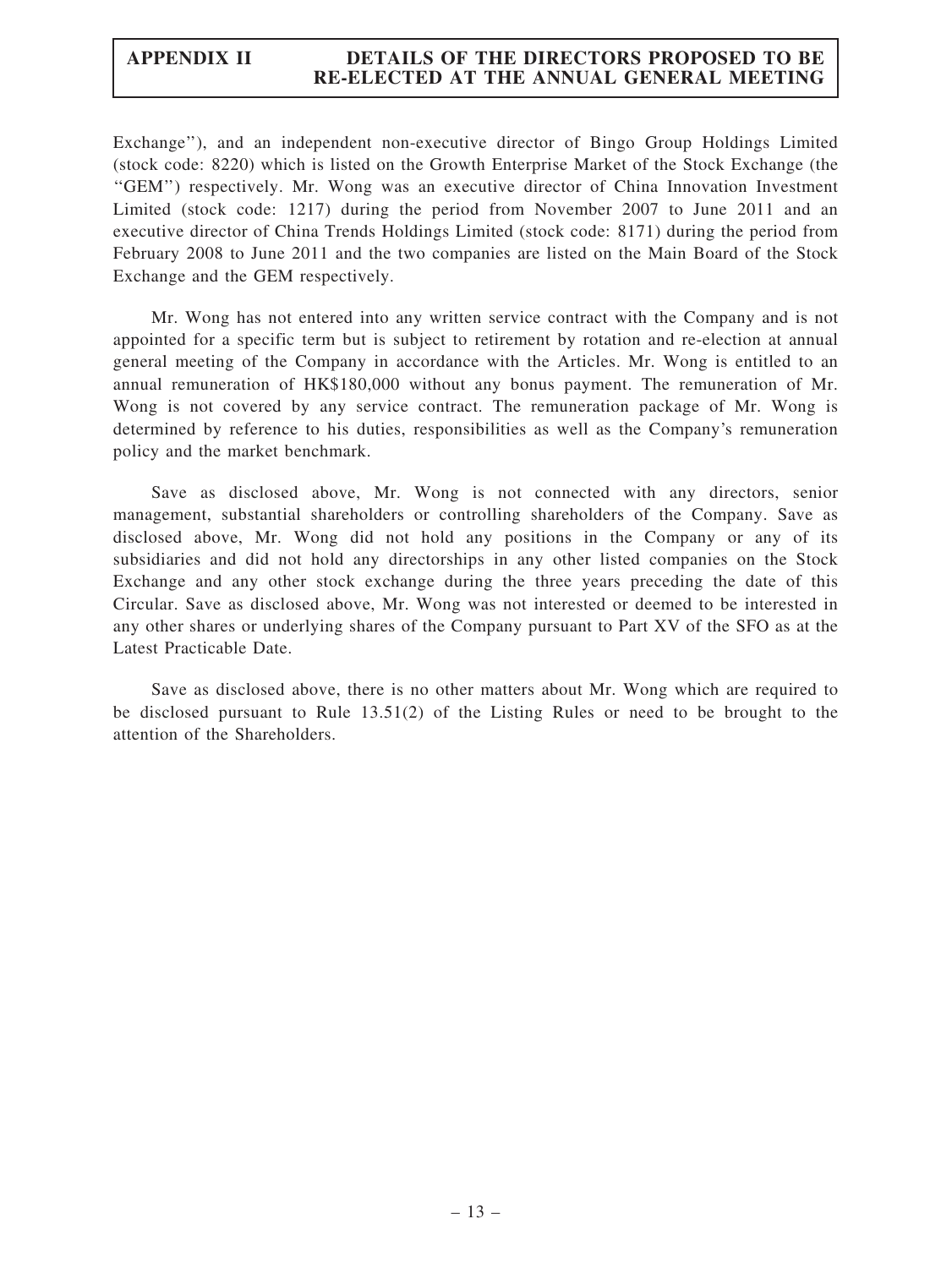

CHINA SEVEN STAR SHOPPING LIMITED

中 國 七 星 購 物 有 限 公 司

(Incorporated in Hong Kong with limited liability) (Stock Code: 245)

NOTICE IS HEREBY GIVEN that the annual general meeting (the ''AGM'') of China Seven Star Shopping Limited (the ''Company'') will be held at the Boardroom, Basement 2, the Wharney Guang Dong Hotel Hong Kong, 57–73 Lockhart Road, Wanchai, Hong Kong on 5 June 2013, Wednesday, at 10:30 a.m., to consider and, if thought fit, transact the following ordinary business:

- 1. to receive and consider the audited financial statements and the reports of the directors and auditors of the Company and its subsidiaries for the year ended 31 December 2012;
- 2. each as a separate resolution, to re-elect the retiring directors and to authorise the board of directors to fix the remuneration of directors;
- 3. to re-appoint Messrs. RSM Nelson Wheeler as the Company's auditors and to authorise the board of directors to fix their remuneration;

and, as special business, to consider and, if thought fit, pass the following resolutions as ordinary resolutions (with or without modifications):

#### ORDINARY RESOLUTIONS

### 4. ''THAT:

- (a) subject to paragraph (c) below and in substitution for all previous authorities, the exercise by the directors of the Company during the Relevant Period (as hereinafter defined) of all the powers of the Company to allot, issue and deal with additional shares in the share capital of the Company and to make or grant offers, agreements, options and other rights, or issue warrants and other securities including bonds, debentures and notes convertible into shares of the Company, which would or might require the exercise of such powers, be and is hereby generally and unconditionally approved;
- (b) the approval in paragraph (a) above shall authorise the directors of the Company during the Relevant Period to make or grant offers, agreements, options and other rights, or issue warrants and other securities, which would or might require the exercise of such powers after the end of the Relevant Period;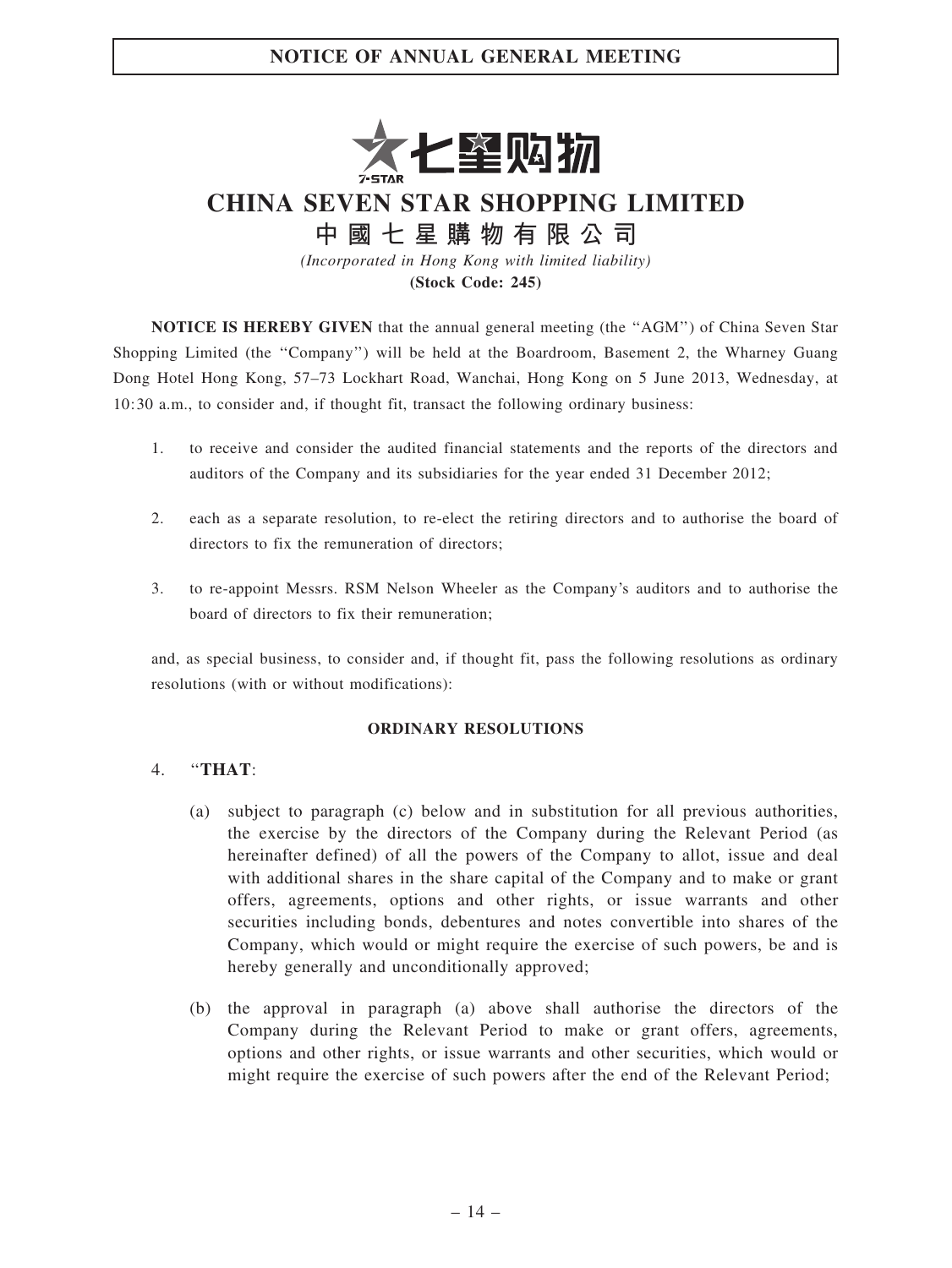- (c) the aggregate nominal amount of share capital allotted or to be allotted or agreed conditionally or unconditionally to be allotted (whether pursuant to an option or otherwise) by the directors of the Company pursuant to the approval in paragraph (a) above, otherwise than pursuant to or in consequence of:
	- (i) a Rights Issue (as hereinafter defined); or
	- (ii) the exercise of any option under any share option scheme or similar arrangement for the time being adopted for the grant or issue to option holders of shares in the Company; or
	- (iii) any scrip dividend or similar arrangement providing for the allotment of shares in lieu of the whole or part of a dividend on shares of the Company in accordance with the articles of association of the Company; or
	- (iv) any adjustment, after the date of grant or issue of any options, rights to subscribe or other securities referred to above, in the price at which shares in the Company shall be subscribed, and/or in the number of shares in the Company which shall be subscribed, on exercise of relevant rights under such options, rights to subscribe or other securities, such adjustment being made in accordance with, or as contemplated by, the terms of such options, rights to subscribe or other securities; or
	- (v) a specified authority granted by the shareholders of the Company in general meeting.

shall not exceed 20 per cent. of the aggregate nominal amount of the share capital of the Company in issue at the date of passing of this Resolution and the said approval shall be limited accordingly; and

(d) for the purposes of this Resolution:

''Relevant Period'' means the period from the passing of this Resolution until whichever is the earliest of:

- (i) the conclusion of the next annual general meeting of the Company;
- (ii) the expiry of the period within which the next annual general meeting of the Company is required by the articles of association of the Company or any other applicable laws to be held; or
- (iii) the revocation, variation or renewal of this Resolution by an ordinary resolution of the shareholders of the Company in general meeting.

''Rights Issue'' means an offer of shares in the Company, or an offer of warrants, options or other securities giving rights to subscribe for shares, open for a period fixed by the directors of the Company to holders of shares in the Company on the registers of members of the Company on a fixed record date in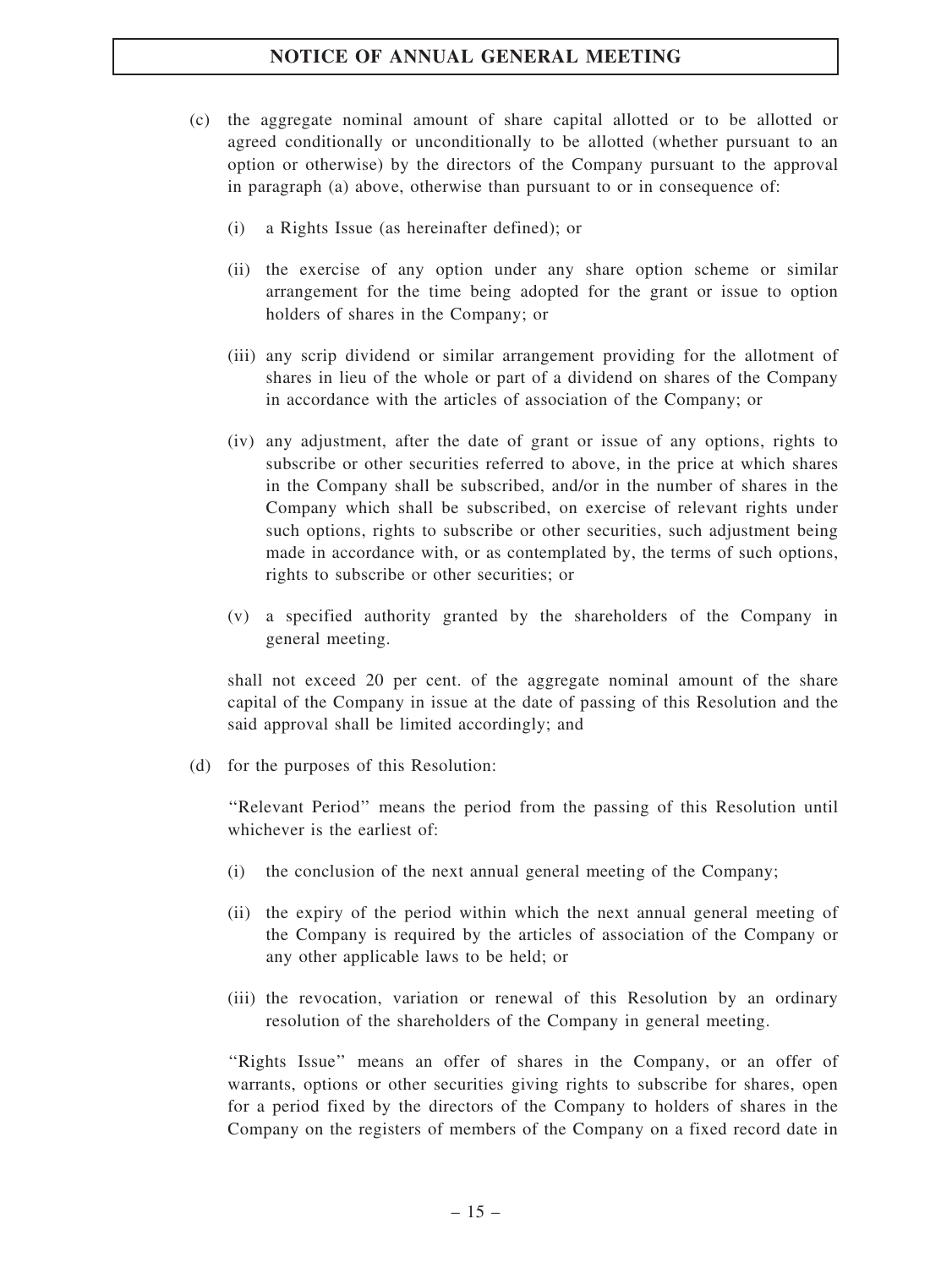proportion to their then holdings of such shares (subject in all cases to such exclusions or other arrangements as the directors of the Company may deem necessary or expedient in relation to fractional entitlements or having regard to any restrictions or obligations under the laws of, or the requirements of any recognised regulatory body or any stock exchange in, any territory outside Hong Kong Special Administrative Region of the People's Republic of China).''

### 5. ''THAT:

- (a) subject to paragraph (b) below, the exercise by the directors of the Company during the Relevant Period (as hereinafter defined) of all powers of the Company to repurchase its own shares on The Stock Exchange of Hong Kong Limited, subject to and in accordance with applicable laws, be and is hereby generally and unconditionally approved;
- (b) the aggregate nominal amount of shares of the Company to be repurchased by the Company pursuant to paragraph (a) above during the Relevant Period shall not exceed 10 per cent. of the aggregate nominal amount of the share capital of the Company in issue at the date of passing of this Resolution and the authority pursuant to paragraph (a) above shall be limited accordingly; and
- (c) for the purposes of this Resolution:

''Relevant Period'' means the period from the passing of this Resolution until whichever is the earliest of:

- (i) the conclusion of the next annual general meeting of the Company;
- (ii) the expiry of the period within which the next annual general meeting of the Company is required by the articles of association of the Company or any other applicable laws to be held; or
- (iii) the revocation, variation or renewal of this Resolution by an ordinary resolution of the shareholders of the Company in general meeting.''
- 6. ''THAT conditional upon the ordinary resolutions Nos. 4 and 5 above being passed, the general mandate granted to the Directors to allot, issue and deal with additional Shares pursuant to ordinary resolution No. 4 be and is hereby extended by the addition thereto of an amount representing the aggregate nominal amount of Shares repurchased by the Company under the authority granted pursuant to ordinary resolution No. 5 provided that such amount of Shares shall not exceed 10% of the aggregate nominal amount of the issued share capital of the Company as at the date of passing the said resolution.''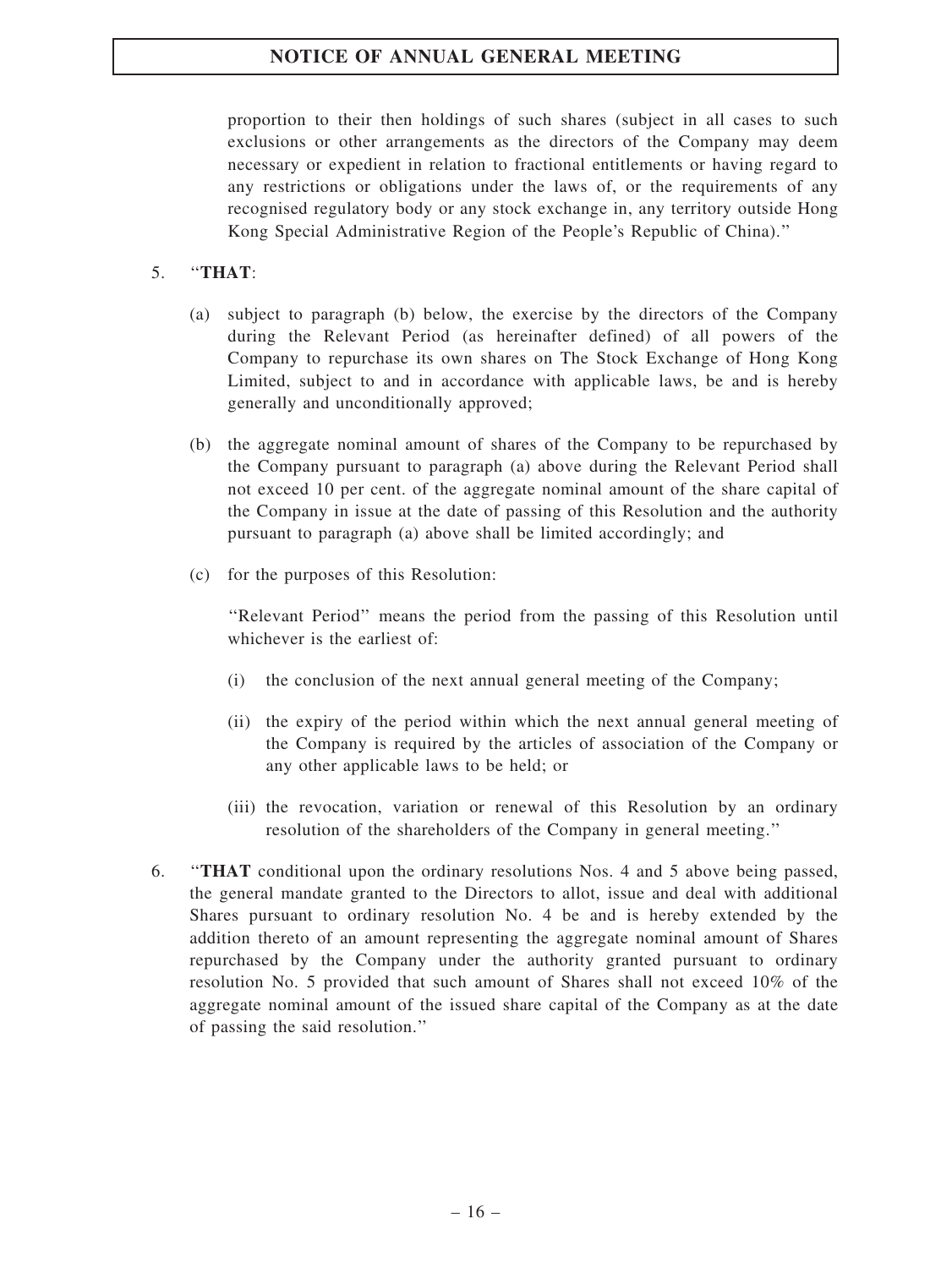and, as special business, to consider and, if thought fit, pass the following resolutions as special resolutions (with or without modifications):

#### SPECIAL RESOLUTIONS

- 7. ''THAT the articles of association of the Company (the ''Articles'') be and are hereby amended in the following manner:
	- (a) Article 4 (A)

By adding the words ''provided always that where the Company issues shares which do not carry voting rights, the words "non-voting" shall appear in the designation of such shares and where the equity capital includes shares with different voting right, the designation of each class of shares (other than those with the most favourable voting rights) must include the words "restricted" voting'' or ''limited voting'''' in the sixth sentence of the existing article 4 (A) after the words ''determination, as the Directors may determine)''.

(b) Article 6

By adding the words '', and provided further that in the case of purchases of redeemable shares, (i) purchases not made through the stock market or by tender shall be limited to a maximum price, either generally or with regard to specific purchases, and (ii) if purchases are by tender, tenders shall be available to all members alike'' in the last sentence of the existing article 6 after the words ''Commission from time to time in force''.

(c) Article 80A

By inserting the following new article 80A after the article 80 of the Articles:

- ''80A. Where a show of hands is allowed, before or on the declaration of the result of the show of hands, a poll may be demanded:
	- (a) by at least three members present in person or in the case of a member being a corporation by its duly authorised representative or by proxy for the time being entitled to vote at the meeting; or
	- (b) by a member or members present in person or in the case of a member being a corporation by its duly authorised representative or by proxy and representing not less than one-tenth of the total voting rights of all members having the right to vote at the meeting; or
	- (c) by a member or members present in person or in the case of a member being a corporation by its duly authorised representative or by proxy and holding shares in the Company conferring a right to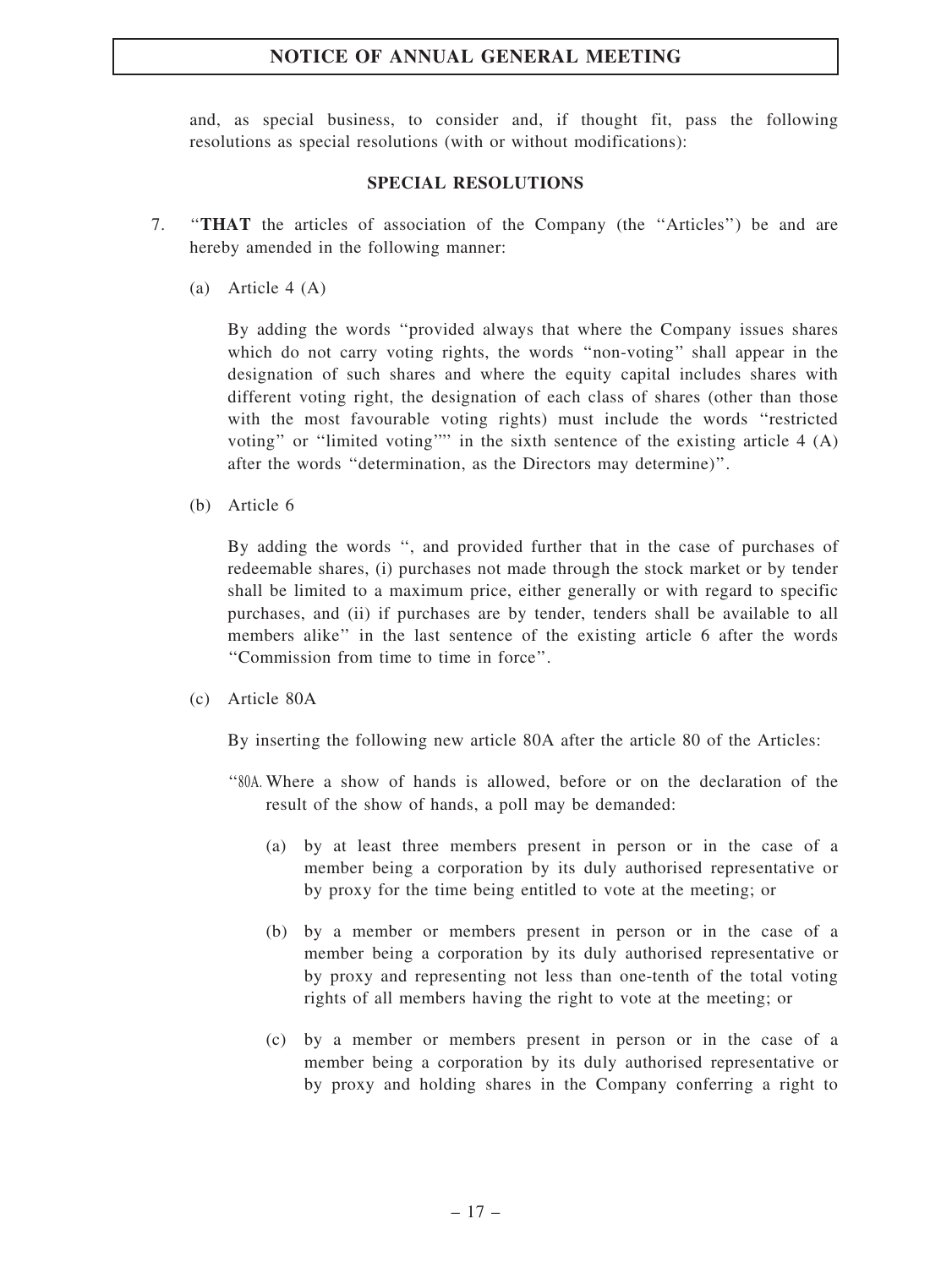vote at the meeting being shares on which an aggregate sum has been paid up equal to not less than one-tenth of the total sum paid up on all shares conferring that right.

A demand by a person as proxy for a member or in the case of a member being a corporation by its duly authorised representative shall be deemed to be the same as a demand by the member.''

(d) Article 85

By deleting the existing article 85 of the Articles in its entirely and replacing it by the following:

''Subject to any special rights, privileges or restrictions as to voting for the time being attached to any class or classes of shares or stipulated in the terms of issue of any shares, at any general meeting on a show of hands every member who (being an individual) is present in person or by proxy or (being a corporation) is present by a representative duly authorised under the Companies Ordinance or proxy, not being himself a Member shall have one vote, and on a poll every member present in person or by proxy or being a corporation is present by a duly authorised representative or by proxy shall have one vote for every share of which he is the holder which is fully paid up or credited as fully paid up and shall have for every partly paid share of which he is the holder the fraction of one vote equal to the proportion which the nominal amount paid up or credited as paid up thereon bears to the nominal value of the share (but no amount paid or credited as paid up on a share in advance of calls or instalments shall be treated for the purposes of this Article as paid up on the share). On a poll a member entitled to more than one votes need not use all his votes or cast all the votes he uses in the same way.''

(e) Article 88

By deleting the existing article 88 of the Articles in its entirely and replacing it by the following:

''A member of unsound mind, or who is a patient for the purposes of any legislation relating to mental health, or in respect of whom an order has been made by any court (whether in Hong Kong or elsewhere) having jurisdiction in lunacy, may vote, whether on a show of hands or on a poll by his committee, receiver, curator bonis, or other person in the like nature appointed by such court, who may themselves vote on a poll by proxy. Provided that such evidence as the Board may require of the authority of the person claiming to vote shall have been deposited at the Office not less than forty-eight hours before the time for holding the meeting or adjourned meeting at which such person claims to vote.''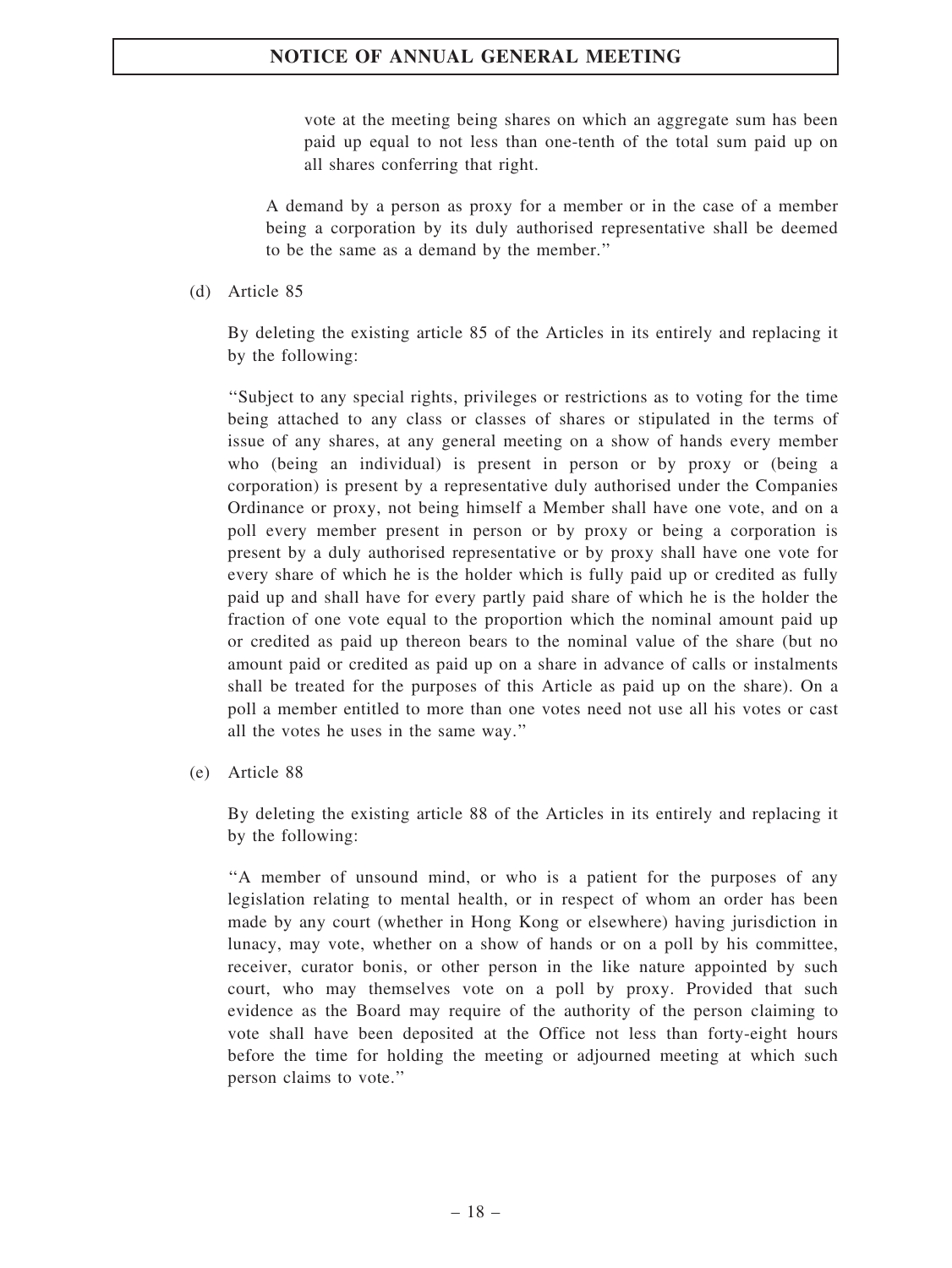### (f) Article 90

By deleting the existing article 90 of the Articles in its entirely and replacing it by the following:

''Any member of the Company entitled to attend and vote at a general meeting of the Company shall be entitled to appoint another person as his proxy to attend and vote instead of him. On any vote by way of a show of hands (where applicable) or on a poll the vote may be given either personally or by proxy. A proxy need not be a member of the Company. A member may appoint more than one proxy to attend on the same occasion. On a poll votes may be given either personally or by proxy. Notwithstanding anything contained in these Articles, where a member of the Company is a recognised clearing house (or its nominee(s)), a proxy or proxies appointed by such member shall be entitled to separate votes on a show of hands (where applicable).''

(g) Article 96A

By adding the words ''including, where applicable, the right to vote individually and separately on a show of hands'' in the last sentence of the existing article 96A after the words ''if it was an individual shareholder of the Company''.

(h) Article 107 (A)

By deleting the existing article  $107(A)(ii)(2)$  and (3) of the Articles in its entirety and substituting with the following:

 $"107(A)(ii)$ 

- (2) Intentionally left blank.
- (3) Where a company in which a Director and/or his associate(s) own(s) one or more share(s) which is materially interested in a transaction, then that Director and/or his associate(s) shall also be deemed materially interested in such transaction.''
- (i) Article 116

By deleting the existing article 116 of the Articles in its entirely and replacing it by the following:

''At each annual general meeting one-third of the Directors for the time being or, if their number is not three or a multiple of three, then the number nearest but not less than one-third, shall retire from office by rotation and shall be eligible for re-election, provided that every Director (including those appointed for a specific term) shall be subject to retirement by rotation at least once every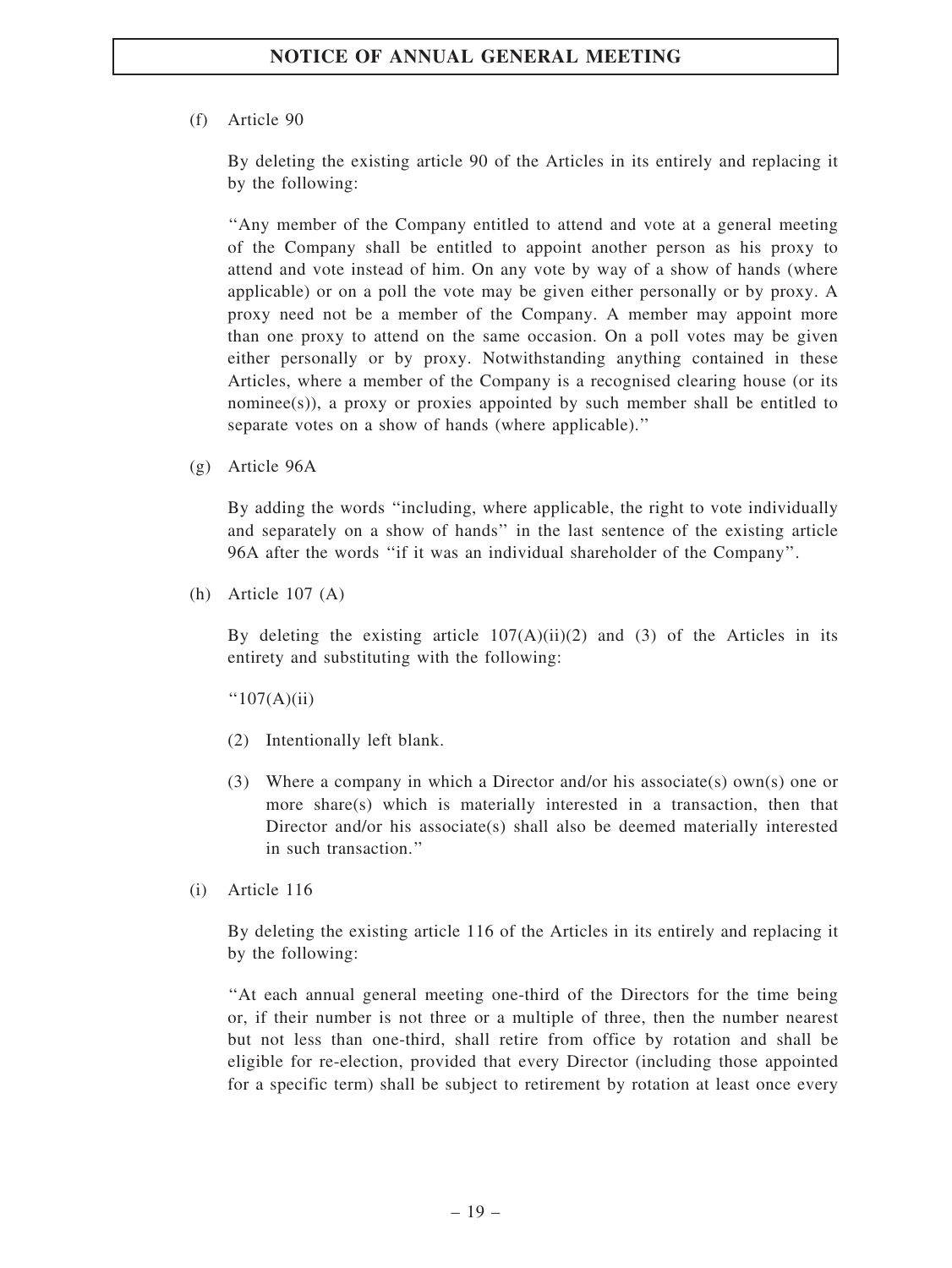three years. The Directors to retire in every year shall be those who have been longest in office since their appointment or last election. A retiring Director shall remain in office until the close of the meeting at which he retires.

The Company at any general meeting at which any Directors retire in manner aforesaid may fill the vacated office by electing a like number of persons to be Directors."

(j) Article 123

By deleting the existing article 123 of the Articles in its entirely and replacing it by the following:

''The Directors may meet together for the despatch of business, adjourn and otherwise regulate their meetings and proceedings as they think fit and may determine the quorum necessary for the transaction of business. Unless otherwise determined in general meeting, two Directors shall be a quorum. For the purposes of this Article an alternate Director shall be counted in a quorum but, notwithstanding that an alternate Director is an alternate for more than one Director, he shall for quorum purposes count as only one Director. Any member of the Board of Directors or any committee of the Board may participate in and shall be counted in a quorum at a meeting of the Board or such committee by means of a conference telephone or electronic means (including telephonic or video-conferencing) or similar communications equipment by means of which all persons participating in the meeting are capable of hearing each other. Meetings of the Board or any committee thereof may be held in Hong Kong or in any other place.''

(k) Article 124

By adding the words ''or or by facsimile at the facsimile number, or by electronic mail at the electronic mail address'' in the second sentence of the existing article 124 after the words ''either in writing or by telephone''.

(l) Article 162

By deleting the existing article 162 of the Articles in its entirely and replacing it by the following:

''Auditors shall be appointed and removed and their duties regulated in accordance with the provisions of the Companies Ordinance, the Listing Rules and any applicable law, rules and regulations.''